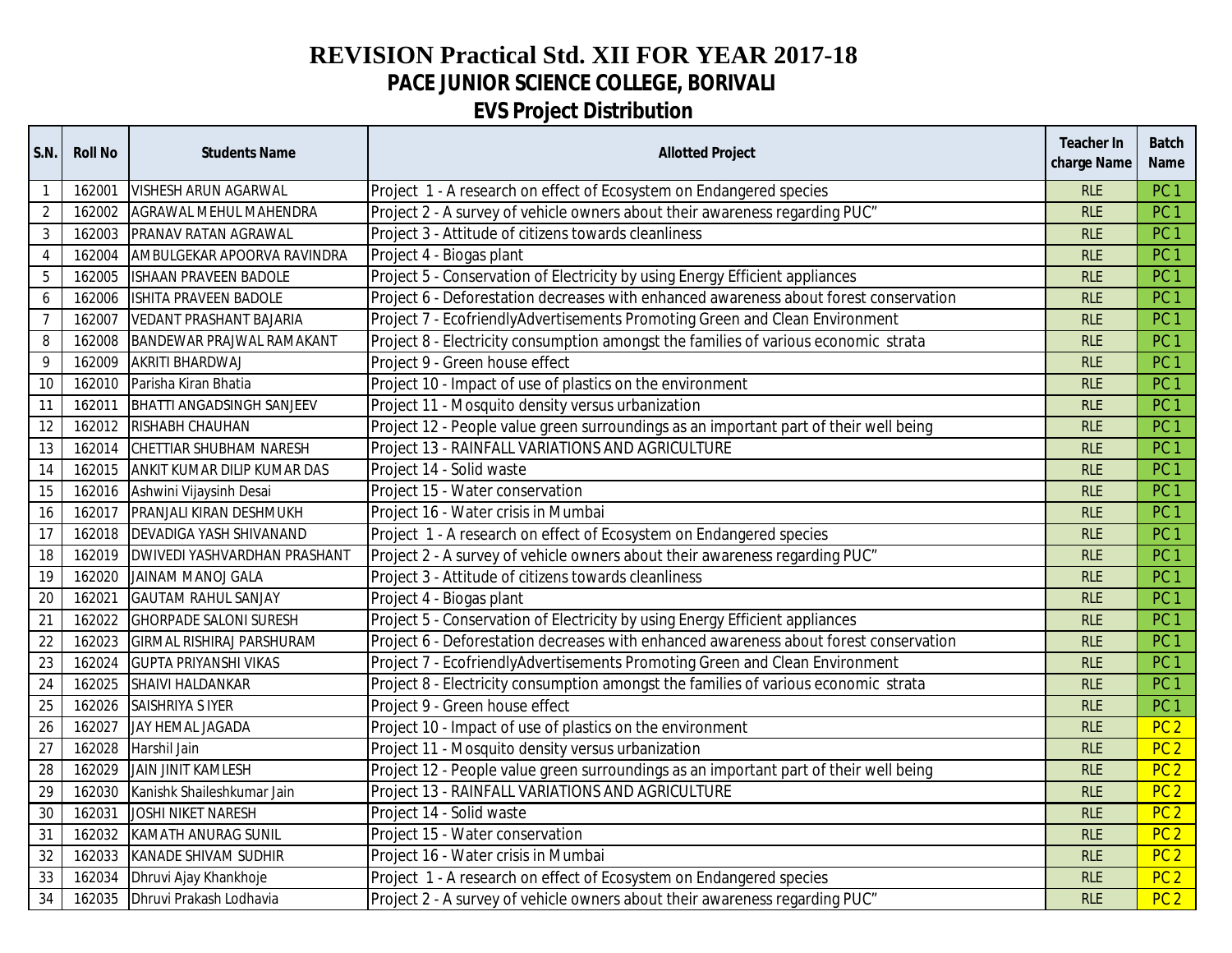| <b>S.N.</b> | <b>Roll No</b> | <b>Students Name</b>                | <b>Allotted Project</b>                                                                           | <b>Teacher In</b><br>charge Name | <b>Batch</b><br><b>Name</b> |
|-------------|----------------|-------------------------------------|---------------------------------------------------------------------------------------------------|----------------------------------|-----------------------------|
| 35          | 162036         | Mahesania SAYYAN SALIM              | Project 3 - Attitude of citizens towards cleanliness                                              | <b>RLE</b>                       | PC <sub>2</sub>             |
| 36          | 162037         | MAHESHWARI HARDIK ASHWIN            | Project 4 - Biogas plant                                                                          | <b>RLE</b>                       | PC <sub>2</sub>             |
| 37          | 162038         | <b>Tushar Gopal Maloo</b>           | Project 5 - Conservation of Electricity by using Energy Efficient appliances                      | <b>RLE</b>                       | PC <sub>2</sub>             |
| 38          | 162040         | <b>MANE PARAG RAJENDRA</b>          | Project 6 - Deforestation decreases with enhanced awareness about forest conservation             | <b>RLE</b>                       | PC <sub>2</sub>             |
| 39          | 162041         | Jay Mehta                           | Project 7 - EcofriendlyAdvertisements Promoting Green and Clean Environment                       | <b>RLE</b>                       | PC <sub>2</sub>             |
| 40          | 162042         | PRATHAMESH KETAN MEHTA              | Project 8 - Electricity consumption amongst the families of various economic strata               | <b>RLE</b>                       | PC <sub>2</sub>             |
| 41          | 162043         | RAHUL RAJEEV NAIR                   | Project 9 - Green house effect                                                                    | <b>RLE</b>                       | PC <sub>2</sub>             |
| 42          | 162044         | UDITI PRAVINKUMAR NAMDEV            | Project 10 - Impact of use of plastics on the environment                                         | <b>RLE</b>                       | PC <sub>2</sub>             |
| 43          | 162045         | SAI SANJIV NEHETE                   | Project 11 - Mosquito density versus urbanization                                                 | <b>RLE</b>                       | PC <sub>2</sub>             |
| 44          | 162047         | PANDIT ABHIJEET VIKAS               | Project 12 - People value green surroundings as an important part of their well being             | <b>RLE</b>                       | PC <sub>2</sub>             |
| 45          | 162048         | Divyanshu Pant                      | Project 13 - RAINFALL VARIATIONS AND AGRICULTURE                                                  | <b>RLE</b>                       | PC <sub>2</sub>             |
| 46          | 162049         | PARAB SAKSHI NIRAJ                  | Project 14 - Solid waste                                                                          | <b>RLE</b>                       | PC <sub>2</sub>             |
| 47          | 162050         | Dhruv Piyush Parikh                 | Project 15 - Water conservation                                                                   | <b>RLE</b>                       | PC <sub>2</sub>             |
| 48          | 162051         | PARVE SERENA SHEKHAR                | Project 16 - Water crisis in Mumbai                                                               | <b>RLE</b>                       | PC <sub>2</sub>             |
| 49          | 162052         | <b>SAKSHI KOMAL PATIL</b>           | Project 1 - A research on effect of Ecosystem on Endangered species                               | <b>RLE</b>                       | PC <sub>2</sub>             |
| 50          | 162053         | <b>JAI PAWAR</b>                    | Project 2 - A survey of vehicle owners about their awareness regarding PUC"                       | <b>RLE</b>                       | PC <sub>2</sub>             |
| 51          | 162054         | SHUBHAM BHUSHAN PAWAR               | Project 3 - Attitude of citizens towards cleanliness                                              | <b>RLE</b>                       | PC <sub>3</sub>             |
| 52          | 162055         | PIMPLE RUGWED NINAD                 | Project 4 - Biogas plant                                                                          | <b>RLE</b>                       | PC <sub>3</sub>             |
| 53          | 162056         | DHRUV SURESH PREMANA                | Project 5 - Conservation of Electricity by using Energy Efficient appliances                      | <b>RLE</b>                       | PC <sub>3</sub>             |
| 54          | 162058         | <b>ANIKET YOGESH RATHOD</b>         | Project 6 - Deforestation decreases with enhanced awareness about forest conservation             | <b>RLE</b>                       | PC <sub>3</sub>             |
| 55          | 162059         | NISHMA REBELLO                      | Project 7 - EcofriendlyAdvertisements Promoting Green and Clean Environment                       | <b>RLE</b>                       | PC <sub>3</sub>             |
| 56          | 162060         | <b>MISHA SAGAR</b>                  | Project 8 - Electricity consumption amongst the families of various economic strata               | <b>RLE</b>                       | PC <sub>3</sub>             |
| 57          | 162061         | SAH NEHA RANJEETKUMAR               | Project 9 - Green house effect                                                                    | <b>RLE</b>                       | PC <sub>3</sub>             |
| 58          | 162062         | SALVADI DHRUV BALKRISHNA            | Project 10 - Impact of use of plastics on the environment                                         | <b>RLE</b>                       | PC <sub>3</sub>             |
| 59          | 162063         | PRATIK ANIL SAMJISKAR               | Project 11 - Mosquito density versus urbanization                                                 | <b>RLE</b>                       | PC <sub>3</sub>             |
| 60          | 162064         | SANE HRISHIKESH MAHENDRA            | Project 12 - People value green surroundings as an important part of their well being             | <b>RLE</b>                       | PC <sub>3</sub>             |
| 61          | 162065         | <b>SAPRE YASH SUNIL</b>             | Project 13 - RAINFALL VARIATIONS AND AGRICULTURE                                                  | <b>RLE</b>                       | PC <sub>3</sub>             |
| 62          | 162066         | SAWANT SAKSHI SURESH                | Project 14 - Solid waste                                                                          | <b>RLE</b>                       | PC <sub>3</sub>             |
| 63          | 162067         | Shah Khushi Ketan                   | Project 15 - Water conservation                                                                   | <b>RLE</b>                       | PC <sub>3</sub>             |
| 64          | 162068         | SHAH NISHITH MANOJKUMAR             | Project 16 - Water crisis in Mumbai                                                               | <b>RLE</b>                       | PC <sub>3</sub>             |
| 65          | 162069         |                                     | SHAIKH MAAZ MOHAMMAD IRFANUDD Project 1 - A research on effect of Ecosystem on Endangered species | <b>RLE</b>                       | PC <sub>3</sub>             |
| 66          | 162070         | Prathamesh Ganapathy Shanbhag       | Project 2 - A survey of vehicle owners about their awareness regarding PUC"                       | <b>RLE</b>                       | PC <sub>3</sub>             |
| 67          | 162071         | <b>GAURAV SHAILESH SHETTY</b>       | Project 3 - Attitude of citizens towards cleanliness                                              | <b>RLE</b>                       | PC <sub>3</sub>             |
| 68          |                | 162072 SHETTY NATASHA SHASHIBHUSHAN | Project 4 - Biogas plant                                                                          | <b>RLE</b>                       | PC <sub>3</sub>             |
| 69          | 162073         | <b>PALVI PRASAD SHROFF</b>          | Project 5 - Conservation of Electricity by using Energy Efficient appliances                      | <b>RLE</b>                       | PC <sub>3</sub>             |
| $70\,$      | 162074         | SHUKLA ASHUTOSH SUDHIR              | Project 6 - Deforestation decreases with enhanced awareness about forest conservation             | <b>RLE</b>                       | PC <sub>3</sub>             |
| 71          | 162075         | <b>ANUSHKA SOMAVANSHI</b>           | Project 7 - EcofriendlyAdvertisements Promoting Green and Clean Environment                       | <b>RLE</b>                       | PC <sub>3</sub>             |
| $72\,$      | 162076         | <b>TAWDE VIRAJ SUNIL</b>            | Project 8 - Electricity consumption amongst the families of various economic strata               | <b>RLE</b>                       | PC <sub>3</sub>             |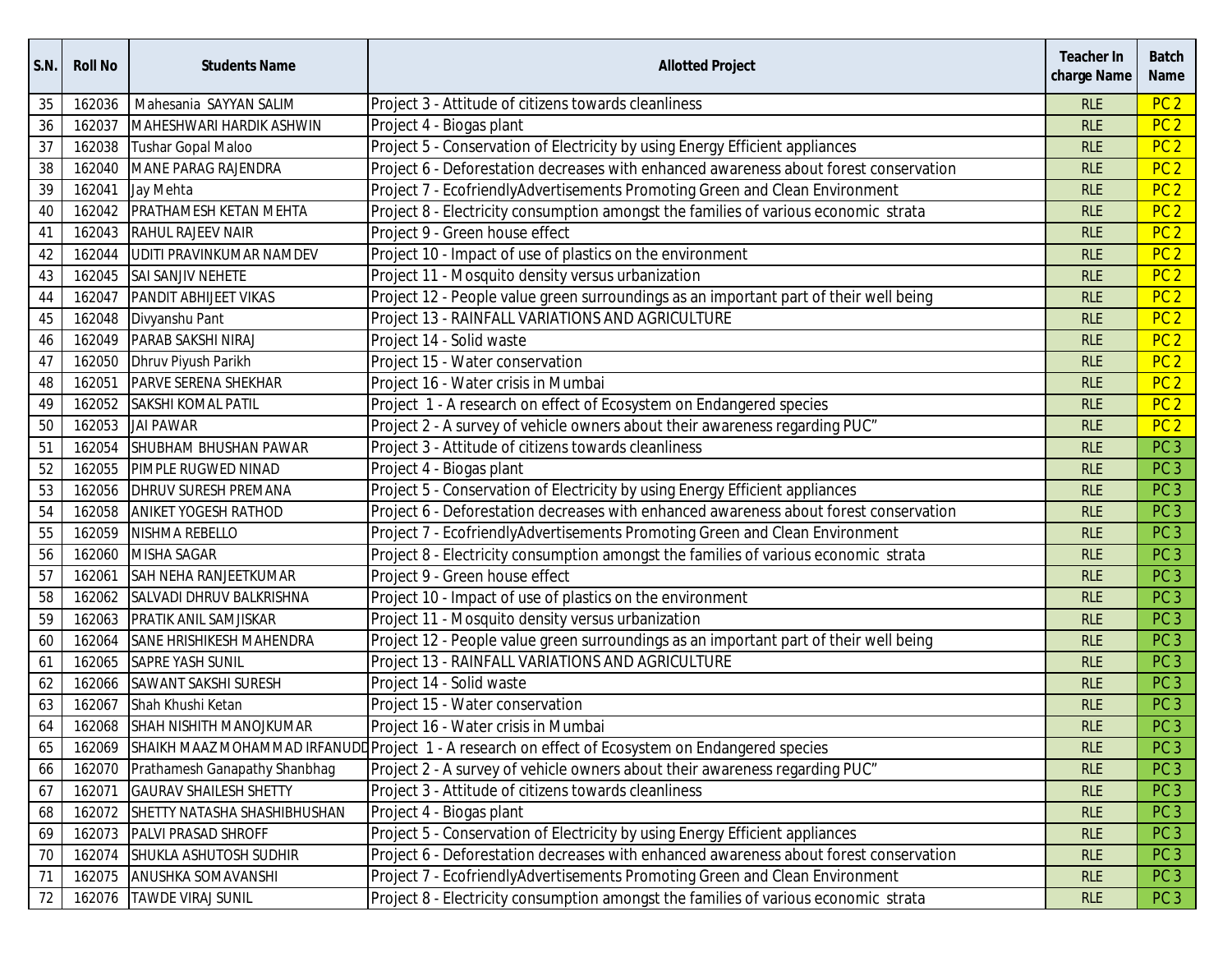| S.N. | <b>Roll No</b> | <b>Students Name</b>            | <b>Allotted Project</b>                                                               | <b>Teacher In</b><br>charge Name | <b>Batch</b><br><b>Name</b> |
|------|----------------|---------------------------------|---------------------------------------------------------------------------------------|----------------------------------|-----------------------------|
| 73   | 162077         | THOMAS JOEL JOE                 | Project 9 - Green house effect                                                        | <b>RLE</b>                       | PC <sub>3</sub>             |
| 74   | 162078         | <b>SAURAV GAUTAM TIWARI</b>     | Project 10 - Impact of use of plastics on the environment                             | <b>RLE</b>                       | PC <sub>3</sub>             |
| 75   | 162079         | SHRIYA SHRIKANT UPASANI         | Project 11 - Mosquito density versus urbanization                                     | <b>RLE</b>                       | PC <sub>3</sub>             |
| 76   | 162080         | UPPOOR NIDHI DAYANAND           | Project 12 - People value green surroundings as an important part of their well being | <b>KPM</b>                       | PC <sub>4</sub>             |
| 77   | 162081         | YADAV NANDANI RAJMAN            | Project 13 - RAINFALL VARIATIONS AND AGRICULTURE                                      | <b>KPM</b>                       | PC <sub>4</sub>             |
| 78   | 162082         | Ishan Agarwal                   | Project 14 - Solid waste                                                              | <b>KPM</b>                       | PC <sub>4</sub>             |
| 79   | 162083         | Tanuj Agrawal                   | Project 15 - Water conservation                                                       | <b>KPM</b>                       | PC <sub>4</sub>             |
| 80   | 162084         | ADITYA RAVIKANT AMIN            | Project 16 - Water crisis in Mumbai                                                   | <b>KPM</b>                       | PC <sub>4</sub>             |
| 81   | 162085         | <b>ANTHWAL AJAY SANJAY</b>      | Project 1 - A research on effect of Ecosystem on Endangered species                   | <b>KPM</b>                       | PC <sub>4</sub>             |
| 82   | 162086         | <b>ASHER DARSH KIRAN</b>        | Project 2 - A survey of vehicle owners about their awareness regarding PUC"           | <b>KPM</b>                       | PC <sub>4</sub>             |
| 83   | 162088         | <b>GAURAV PAWANKUMAR BAHETI</b> | Project 3 - Attitude of citizens towards cleanliness                                  | <b>KPM</b>                       | PC <sub>4</sub>             |
| 84   | 162089         | Beli Gaurang shrawankumar       | Project 4 - Biogas plant                                                              | <b>KPM</b>                       | PC <sub>4</sub>             |
| 85   | 162090         | <b>HRITHIK BHATT</b>            | Project 5 - Conservation of Electricity by using Energy Efficient appliances          | <b>KPM</b>                       | PC <sub>4</sub>             |
| 86   | 162091         | PALASH MANOJ BUNDELE            | Project 6 - Deforestation decreases with enhanced awareness about forest conservation | <b>KPM</b>                       | PC <sub>4</sub>             |
| 87   | 162092         | Chambyal Aryan MahnSingh        | Project 7 - EcofriendlyAdvertisements Promoting Green and Clean Environment           | <b>KPM</b>                       | PC <sub>4</sub>             |
| 88   | 162093         | CHAUBEY YASHKUMAR PRAMOD        | Project 8 - Electricity consumption amongst the families of various economic strata   | <b>KPM</b>                       | PC <sub>4</sub>             |
| 89   | 162094         | CHIRAYU YASH CHOUDHARY          | Project 9 - Green house effect                                                        | <b>KPM</b>                       | PC <sub>4</sub>             |
| 90   | 162095         | NAMAN BHUPAL DANGI              | Project 10 - Impact of use of plastics on the environment                             | <b>KPM</b>                       | PC <sub>4</sub>             |
| 91   | 162096         | Priyam Desai                    | Project 11 - Mosquito density versus urbanization                                     | <b>KPM</b>                       | PC <sub>4</sub>             |
| 92   | 162097         | RIDDHAM VIJAY GADIA             | Project 12 - People value green surroundings as an important part of their well being | <b>KPM</b>                       | PC <sub>4</sub>             |
| 93   | 162098         | <b>VEDANT NITIN GAIKWAD</b>     | Project 13 - RAINFALL VARIATIONS AND AGRICULTURE                                      | <b>KPM</b>                       | PC <sub>4</sub>             |
| 94   | 162099         | Garv Ghai                       | Project 14 - Solid waste                                                              | <b>KPM</b>                       | PC <sub>4</sub>             |
| 95   | 162100         | <b>DIVYA DILIP GHORUI</b>       | Project 15 - Water conservation                                                       | <b>KPM</b>                       | PC <sub>4</sub>             |
| 96   | 162101         | <b>GODBOLE YASH SANJEEV</b>     | Project 16 - Water crisis in Mumbai                                                   | <b>KPM</b>                       | PC <sub>4</sub>             |
| 97   | 162102         | <b>URVI NIRAJ GODHA</b>         | Project 1 - A research on effect of Ecosystem on Endangered species                   | <b>KPM</b>                       | PC <sub>4</sub>             |
| 98   | 162103         | Gore Kshitij Prashant Meena     | Project 2 - A survey of vehicle owners about their awareness regarding PUC"           | <b>KPM</b>                       | PC <sub>4</sub>             |
| 99   | 162104         | <b>HARALE HARSH RAJENDRA</b>    | Project 3 - Attitude of citizens towards cleanliness                                  | <b>KPM</b>                       | PC <sub>4</sub>             |
| 100  | 162105         | RAGHAV JAGETIYA                 | Project 4 - Biogas plant                                                              | <b>KPM</b>                       | PC <sub>4</sub>             |
| 101  | 162106         | Preet Vikram Jain               | Project 5 - Conservation of Electricity by using Energy Efficient appliances          | <b>KPM</b>                       | PC <sub>5</sub>             |
| 102  | 162107         | Nikhar Mahesh Jalan             | Project 6 - Deforestation decreases with enhanced awareness about forest conservation | <b>KPM</b>                       | PC <sub>5</sub>             |
| 103  |                | 162108 SAYUSH PRAJYOT KAMAT     | Project 7 - EcofriendlyAdvertisements Promoting Green and Clean Environment           | <b>KPM</b>                       | PC <sub>5</sub>             |
| 104  |                | 162109 KANADE MIHIR PRASHANT    | Project 8 - Electricity consumption amongst the families of various economic strata   | <b>KPM</b>                       | PC <sub>5</sub>             |
| 105  |                | 162110 LEKHRAJ MALLAPPA KASAR   | Project 9 - Green house effect                                                        | <b>KPM</b>                       | PC <sub>5</sub>             |
| 106  |                | 162111 KATARIA BHAVESH RAJESH   | Project 10 - Impact of use of plastics on the environment                             | <b>KPM</b>                       | PC <sub>5</sub>             |
| 107  |                | 162112 KSHIRSAGAR AMIT SANJAY   | Project 11 - Mosquito density versus urbanization                                     | <b>KPM</b>                       | PC <sub>5</sub>             |
| 108  | 162113         | <b>AMAN MAHESHKA</b>            | Project 12 - People value green surroundings as an important part of their well being | <b>KPM</b>                       | PC <sub>5</sub>             |
| 109  | 162114         | Shubham Maheshwari              | Project 13 - RAINFALL VARIATIONS AND AGRICULTURE                                      | <b>KPM</b>                       | PC <sub>5</sub>             |
| 110  |                | 162115 MEHTA PRIYAV PRAVEEN     | Project 14 - Solid waste                                                              | <b>KPM</b>                       | PC <sub>5</sub>             |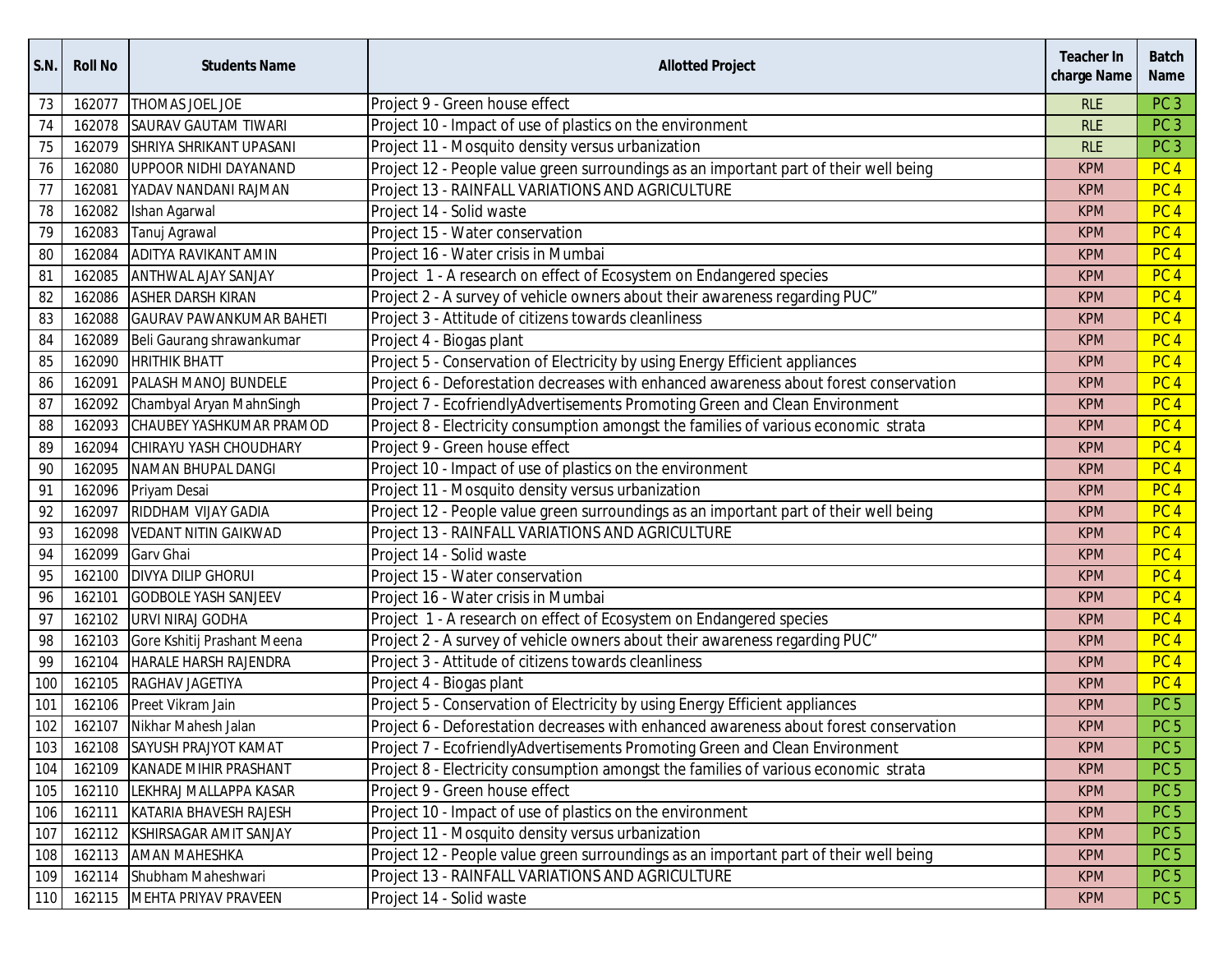| S.N. | <b>Roll No</b> | <b>Students Name</b>             | <b>Allotted Project</b>                                                               | <b>Teacher In</b><br>charge Name | <b>Batch</b><br><b>Name</b> |
|------|----------------|----------------------------------|---------------------------------------------------------------------------------------|----------------------------------|-----------------------------|
| 111  | 162116         | SHYAM JIGNESH MEHTA              | Project 15 - Water conservation                                                       | <b>KPM</b>                       | PC <sub>5</sub>             |
| 112  | 162117         | <b>GOPIKHA UMESH MENON</b>       | Project 16 - Water crisis in Mumbai                                                   | <b>KPM</b>                       | PC <sub>5</sub>             |
| 113  |                | 162118 ARYA MISHRA               | Project 1 - A research on effect of Ecosystem on Endangered species                   | <b>KPM</b>                       | PC <sub>5</sub>             |
| 114  |                | 162119 MITTAL HARSH RAJKUMAR     | Project 2 - A survey of vehicle owners about their awareness regarding PUC"           | <b>KPM</b>                       | PC <sub>5</sub>             |
| 115  | 162120         | ANUSHKA PARESH NAGARMATH         | Project 3 - Attitude of citizens towards cleanliness                                  | <b>KPM</b>                       | PC <sub>5</sub>             |
| 116  | 162121         | NAGPAL SUCHIT SINGH ARVINDER     | Project 4 - Biogas plant                                                              | <b>KPM</b>                       | PC <sub>5</sub>             |
| 117  |                | 162122 PRACHI AJAY NATHANI       | Project 5 - Conservation of Electricity by using Energy Efficient appliances          | <b>KPM</b>                       | PC <sub>5</sub>             |
| 118  | 162123         | RISHABH RAJESH NEVATIA           | Project 6 - Deforestation decreases with enhanced awareness about forest conservation | <b>KPM</b>                       | PC <sub>5</sub>             |
| 119  |                | 162124 Prateek Kumar Padhy       | Project 7 - EcofriendlyAdvertisements Promoting Green and Clean Environment           | <b>KPM</b>                       | PC <sub>5</sub>             |
| 120  | 162126         | Ishaan Pandey                    | Project 8 - Electricity consumption amongst the families of various economic strata   | <b>KPM</b>                       | PC <sub>5</sub>             |
| 121  | 162127         | <b>ANIMESH ALOK PRABHAKAR</b>    | Project 9 - Green house effect                                                        | <b>KPM</b>                       | PC <sub>5</sub>             |
| 122  | 162128         | Sristi Sachchidanand Prasad      | Project 10 - Impact of use of plastics on the environment                             | <b>KPM</b>                       | PC <sub>5</sub>             |
| 123  |                | 162129 Rajale Kshitij Vishwanath | Project 11 - Mosquito density versus urbanization                                     | <b>KPM</b>                       | PC <sub>5</sub>             |
| 124  | 162130         | Sanchit Sanjay Sawant            | Project 12 - People value green surroundings as an important part of their well being | <b>KPM</b>                       | PC <sub>5</sub>             |
| 125  | 162131         | SAWANT YASH SANDEEP              | Project 13 - RAINFALL VARIATIONS AND AGRICULTURE                                      | <b>KPM</b>                       | PC <sub>5</sub>             |
| 126  |                | 162132 MANAV SEKSARIA            | Project 14 - Solid waste                                                              | <b>KPM</b>                       | PC <sub>6</sub>             |
| 127  | 162133         | <b>TANMAY SINHA</b>              | Project 15 - Water conservation                                                       | <b>KPM</b>                       | PC <sub>6</sub>             |
| 128  | 162134         | ravi sista                       | Project 16 - Water crisis in Mumbai                                                   | <b>KPM</b>                       | PC <sub>6</sub>             |
| 129  | 162135         | <b>TANISH ASHOK SURANA</b>       | Project 1 - A research on effect of Ecosystem on Endangered species                   | <b>KPM</b>                       | PC <sub>6</sub>             |
| 130  | 162136         | <b>HARSHIL RAMESH SUVARNA</b>    | Project 2 - A survey of vehicle owners about their awareness regarding PUC"           | <b>KPM</b>                       | PC <sub>6</sub>             |
| 131  | 162137         | <b>TAPIAWALA VATSAL ASHISH</b>   | Project 3 - Attitude of citizens towards cleanliness                                  | <b>KPM</b>                       | PC <sub>6</sub>             |
| 132  | 162138         | Timothy Biju Thampy              | Project 4 - Biogas plant                                                              | <b>KPM</b>                       | PC <sub>6</sub>             |
| 133  | 162139         | <b>TIWARI ANURAG RAJESH</b>      | Project 5 - Conservation of Electricity by using Energy Efficient appliances          | <b>KPM</b>                       | PC <sub>6</sub>             |
| 134  | 162140         | <b>PRIYANSH TIWARI</b>           | Project 6 - Deforestation decreases with enhanced awareness about forest conservation | <b>KPM</b>                       | PC <sub>6</sub>             |
| 135  | 162141         | <b>TIWARI SHIVANI DINESH</b>     | Project 7 - EcofriendlyAdvertisements Promoting Green and Clean Environment           | <b>KPM</b>                       | PC <sub>6</sub>             |
| 136  | 162143         | VERMA RISHABH ALOKVARDHAN        | Project 8 - Electricity consumption amongst the families of various economic strata   | <b>KPM</b>                       | PC <sub>6</sub>             |
| 137  | 162144         | RAJ DEEPAK VHORA                 | Project 9 - Green house effect                                                        | <b>KPM</b>                       | PC <sub>6</sub>             |
| 138  |                | 162145 YASH RAKESH WADALKAR      | Project 10 - Impact of use of plastics on the environment                             | <b>KPM</b>                       | PC <sub>6</sub>             |
| 139  | 162146         | <b>WAGHELA HARSH NILESH</b>      | Project 11 - Mosquito density versus urbanization                                     | <b>KPM</b>                       | PC <sub>6</sub>             |
| 140  |                | 162147 WAVHAL SHARDUL SUBODH     | Project 12 - People value green surroundings as an important part of their well being | <b>KPM</b>                       | PC <sub>6</sub>             |
| 141  |                | 162148 SIDDHARTHA RAHUL          | Project 13 - RAINFALL VARIATIONS AND AGRICULTURE                                      | <b>KPM</b>                       | PC <sub>6</sub>             |
| 142  |                | 162272 JAINAM DHIREN SHAH        | Project 14 - Solid waste                                                              | <b>KPM</b>                       | PC <sub>6</sub>             |
| 143  |                | 162514 TIRTH MITUL SHUKLA        | Project 15 - Water conservation                                                       | <b>KPM</b>                       | PC <sub>6</sub>             |
| 144  |                | 162601 SHAH HETA NAINESH         | Project 16 - Water crisis in Mumbai                                                   | <b>KPM</b>                       | PC <sub>6</sub>             |
| 145  | 162603         | KARMANYA ANIL VERMA              | Project 1 - A research on effect of Ecosystem on Endangered species                   | <b>KPM</b>                       | PC <sub>6</sub>             |
| 146  | 162606         | ASHISH RAMSHANKAR JHA            | Project 2 - A survey of vehicle owners about their awareness regarding PUC"           | <b>KPM</b>                       | PC <sub>6</sub>             |
| 147  | 162607         | <b>ABHISHEK SALVI</b>            | Project 3 - Attitude of citizens towards cleanliness                                  | <b>KPM</b>                       | PC <sub>6</sub>             |
| 148  |                | 162013 CHAVAN SHUBHAM DILIP      | Project 4 - Biogas plant                                                              | <b>KPM</b>                       | PC 6                        |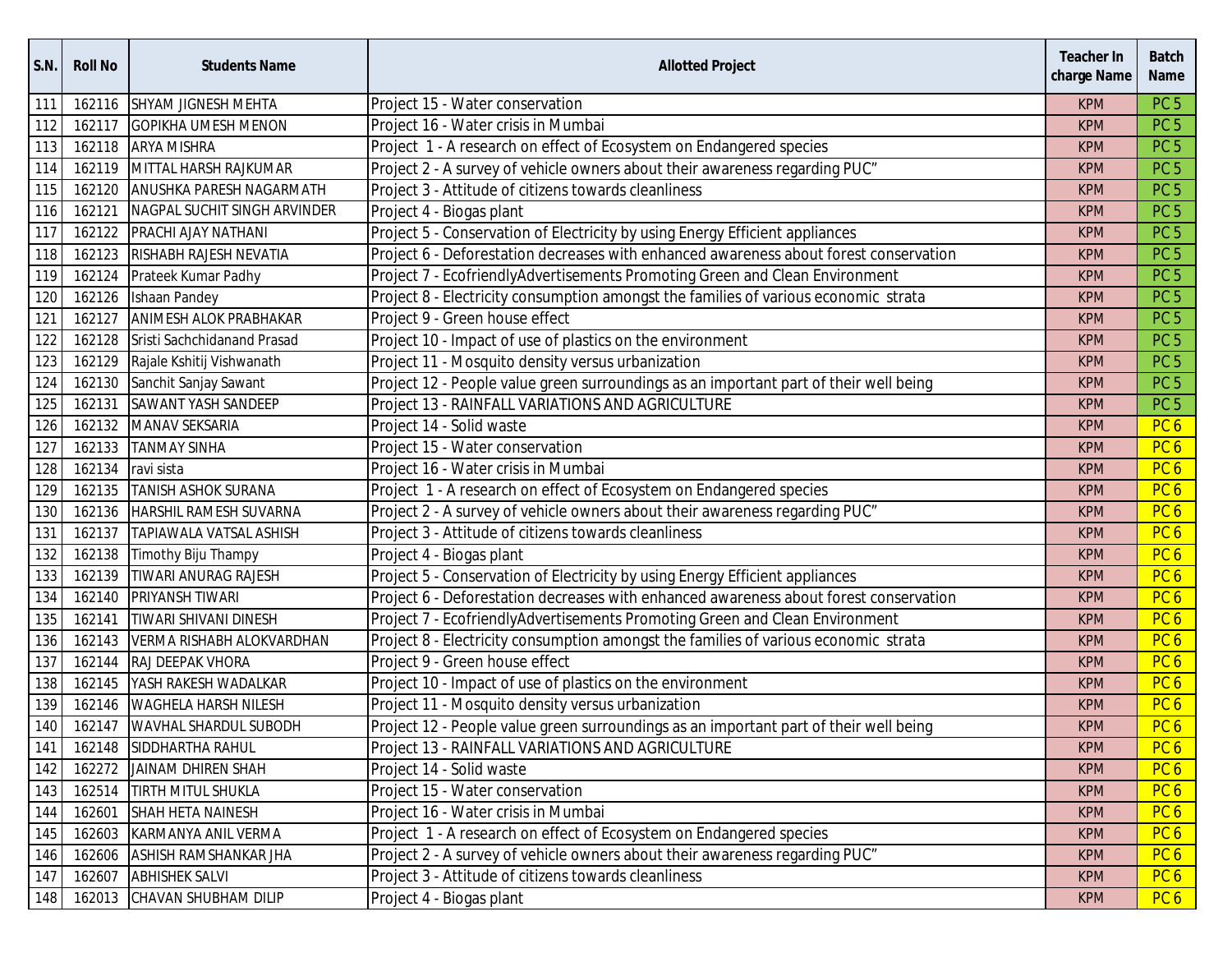| S.N. | <b>Roll No</b> | <b>Students Name</b>                | <b>Allotted Project</b>                                                                                          | <b>Teacher In</b><br>charge Name | <b>Batch</b><br><b>Name</b> |
|------|----------------|-------------------------------------|------------------------------------------------------------------------------------------------------------------|----------------------------------|-----------------------------|
| 149  | 162057         | <b>ASHISH RAVICHANDRAN RAO</b>      | Project 5 - Conservation of Electricity by using Energy Efficient appliances                                     | <b>KPM</b>                       | PC <sub>6</sub>             |
| 150  | 162039         | MANDOLE ASHUTOSH AJAY               | Project 6 - Deforestation decreases with enhanced awareness about forest conservation                            | <b>SJCS</b>                      | PC <sub>7</sub>             |
| 151  | 162201         | Akshay Shirish Antrolia             | Project 7 - EcofriendlyAdvertisements Promoting Green and Clean Environment                                      | <b>SJCS</b>                      | PC <sub>7</sub>             |
| 152  | 162202         | NOYNICA TARUN AHUJA                 | Project 8 - Electricity consumption amongst the families of various economic strata                              | <b>SJCS</b>                      | PC <sub>7</sub>             |
| 153  | 162203         | VISHNU ROHIT ANNADANAM              | Project 9 - Green house effect                                                                                   | <b>SJCS</b>                      | PC <sub>7</sub>             |
| 154  | 162204         | MEERA MEHUL BALSARA                 | Project 10 - Impact of use of plastics on the environment                                                        | <b>SJCS</b>                      | PC <sub>7</sub>             |
| 155  |                | 162206 BHANUSHALI DISHANK LAXMIKANT | Project 11 - Mosquito density versus urbanization                                                                | <b>SJCS</b>                      | PC <sub>7</sub>             |
| 156  | 162207         | <b>BHATKAR TANVI SHASHANK</b>       | Project 12 - People value green surroundings as an important part of their well being                            | <b>SJCS</b>                      | PC <sub>7</sub>             |
| 157  | 162208         | <b>BHATT TWINKLE VILESH</b>         | Project 13 - RAINFALL VARIATIONS AND AGRICULTURE                                                                 | <b>SJCS</b>                      | PC <sub>7</sub>             |
| 158  | 162209         | CHAKKALAKKAL SANI ANTO              | Project 14 - Solid waste                                                                                         | <b>SJCS</b>                      | PC <sub>7</sub>             |
| 159  | 162210         | CHAVAN KSHITIJ SUNIL                | Project 15 - Water conservation                                                                                  | <b>SJCS</b>                      | PC <sub>7</sub>             |
| 160  | 162211         | Rohan John Chavan                   | Project 16 - Water crisis in Mumbai                                                                              | <b>SJCS</b>                      | PC <sub>7</sub>             |
| 161  |                | 162212 ASHUTOSH DAS                 | Project 1 - A research on effect of Ecosystem on Endangered species                                              | <b>SJCS</b>                      | PC <sub>7</sub>             |
| 162  |                | 162213 ROHIT SUBIR DAS              | Project 2 - A survey of vehicle owners about their awareness regarding PUC"                                      | <b>SJCS</b>                      | PC <sub>7</sub>             |
| 163  | 162214         | NISHANT JIGNESH DAVE                | Project 3 - Attitude of citizens towards cleanliness                                                             | <b>SJCS</b>                      | PC <sub>7</sub>             |
| 164  | 162215         | <b>DESAI RISHI NEHAL</b>            | Project 4 - Biogas plant                                                                                         | <b>SJCS</b>                      | PC <sub>7</sub>             |
| 165  |                | 162216 Pranav Deshmukh              | Project 5 - Conservation of Electricity by using Energy Efficient appliances                                     | <b>SJCS</b>                      | PC <sub>7</sub>             |
| 166  | 162217         | <b>SPARSH SANJAY DROLIA</b>         | Project 6 - Deforestation decreases with enhanced awareness about forest conservation                            | <b>SJCS</b>                      | PC <sub>7</sub>             |
| 167  |                | 162218 PARTH DURANI                 | Project 7 - EcofriendlyAdvertisements Promoting Green and Clean Environment                                      | <b>SJCS</b>                      | PC <sub>7</sub>             |
| 168  | 162219         | <b>GANDHI AKSHAT ALKESH</b>         | Project 8 - Electricity consumption amongst the families of various economic strata                              | <b>SJCS</b>                      | PC <sub>7</sub>             |
| 169  | 162220         | <b>DEVANSH GARG</b>                 | Project 9 - Green house effect                                                                                   | <b>SJCS</b>                      | PC <sub>7</sub>             |
| 170  | 162221         | George Ron Shaju                    | Project 10 - Impact of use of plastics on the environment                                                        | <b>SJCS</b>                      | PC <sub>7</sub>             |
| 171  | 162222         | <b>GHEWDE AARSH ARUN</b>            | Project 11 - Mosquito density versus urbanization                                                                | <b>SJCS</b>                      | PC <sub>7</sub>             |
| 172  | 162223         | SHUBH NIRANJAN GUPTA                | Project 12 - People value green surroundings as an important part of their well being                            | <b>SJCS</b>                      | PC <sub>7</sub>             |
| 173  | 162224         | <b>GUPTA YASH VIJAY</b>             | Project 13 - RAINFALL VARIATIONS AND AGRICULTURE                                                                 | <b>SJCS</b>                      | PC <sub>7</sub>             |
| 174  | 162225         | JADHAV AMISHA RAVINDRA              | Project 14 - Solid waste                                                                                         | <b>SJCS</b>                      | PC <sub>7</sub>             |
| 175  | 162226         | JADHAV KAUSTUBH RAMCHANDRA          | Project 15 - Water conservation                                                                                  | <b>SJCS</b>                      | PC <sub>8</sub>             |
| 176  | 162227         | <b>JAIN RONAK MAHENDRA</b>          | Project 16 - Water crisis in Mumbai                                                                              | <b>SJCS</b>                      | PC <sub>8</sub>             |
| 177  | 162228         | JOHARI AMOGH RAJIV                  | Project 1 - A research on effect of Ecosystem on Endangered species                                              | <b>SJCS</b>                      | PC <sub>8</sub>             |
| 178  | 162229         | <b>ADITYA SURESH KAMATH</b>         | Project 2 - A survey of vehicle owners about their awareness regarding PUC"                                      | <b>SJCS</b>                      | PC <sub>8</sub>             |
| 179  |                | 162230 Anup Subhash Kotekar         | Project 3 - Attitude of citizens towards cleanliness                                                             | <b>SJCS</b>                      | PC <sub>8</sub>             |
| 180  |                | 162231 KOTHARI VINIT DEELIP         | Project 4 - Biogas plant                                                                                         | <b>SJCS</b>                      | PC <sub>8</sub>             |
| 181  |                | 162232 M REVANTHRAJ G MATHISEKARAN  | Project 5 - Conservation of Electricity by using Energy Efficient appliances                                     | <b>SJCS</b>                      | PC <sub>8</sub>             |
| 182  | 162233         |                                     | Mohammad Zorif Mahaboobsab Project 6 - Deforestation decreases with enhanced awareness about forest conservation | <b>SJCS</b>                      | PC <sub>8</sub>             |
| 183  | 162234         | MANE SIDDHIRAJ DILIP                | Project 7 - EcofriendlyAdvertisements Promoting Green and Clean Environment                                      | <b>SJCS</b>                      | PC <sub>8</sub>             |
| 184  | 162235         | MARCHANDE NITESH SANDEEP            | Project 8 - Electricity consumption amongst the families of various economic strata                              | <b>SJCS</b>                      | PC <sub>8</sub>             |
| 185  | 162236         | <b>MAYANK PRASHANT MEHER</b>        | Project 9 - Green house effect                                                                                   | <b>SJCS</b>                      | PC <sub>8</sub>             |
| 186  | 162237         | MEHER OM SANJAY                     | Project 10 - Impact of use of plastics on the environment                                                        | <b>SJCS</b>                      | PC 8                        |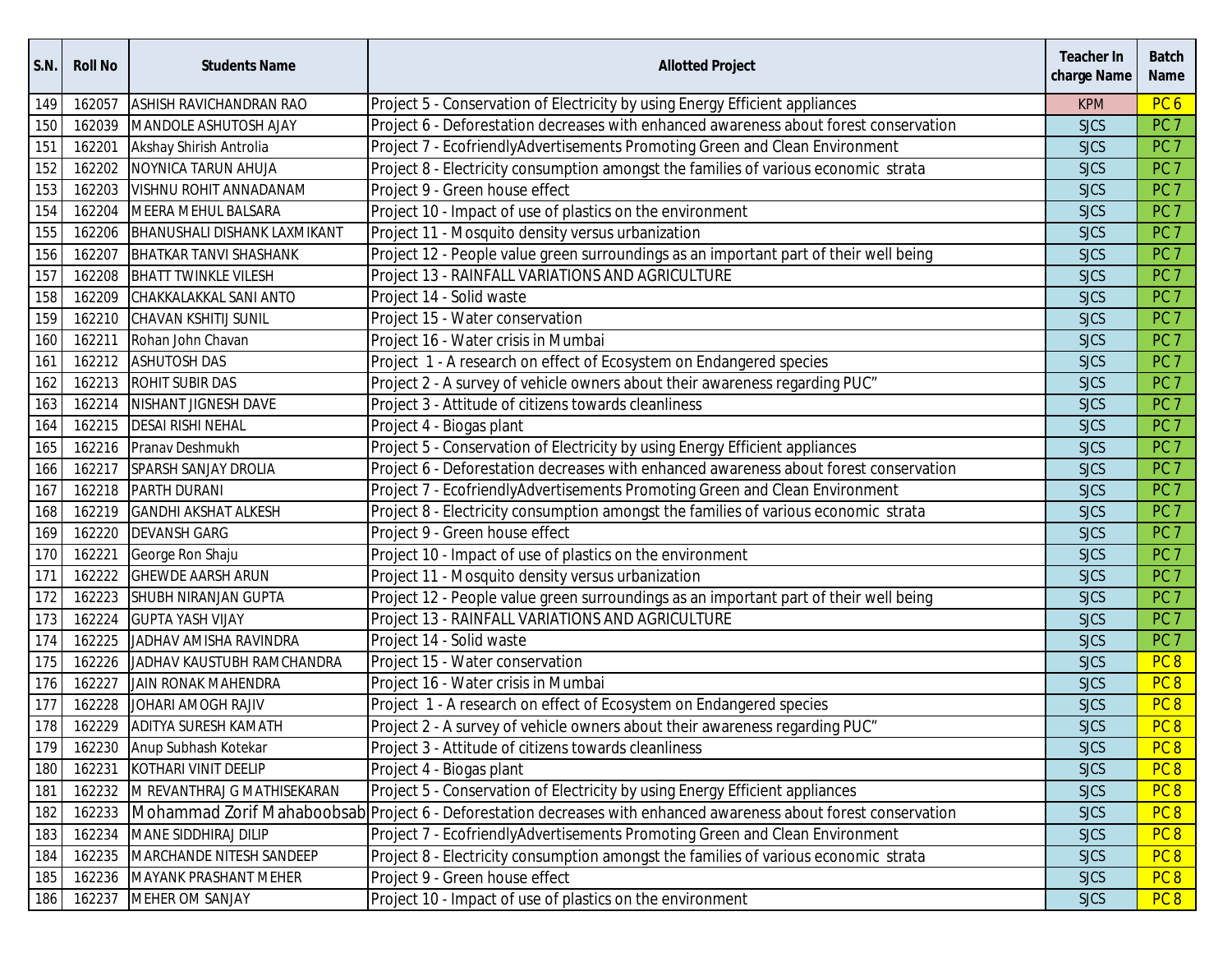| S.N. | <b>Roll No</b> | <b>Students Name</b>                | <b>Allotted Project</b>                                                               | <b>Teacher In</b><br>charge Name | <b>Batch</b><br><b>Name</b> |
|------|----------------|-------------------------------------|---------------------------------------------------------------------------------------|----------------------------------|-----------------------------|
| 187  | 162238         | MHATRE BHAKTI PRAKASH               | Project 11 - Mosquito density versus urbanization                                     | <b>SJCS</b>                      | PC <sub>8</sub>             |
| 188  | 162239         | MICHAEL JEFFREY                     | Project 12 - People value green surroundings as an important part of their well being | <b>SJCS</b>                      | PC <sub>8</sub>             |
| 189  | 162240         | Ritik                               | Project 13 - RAINFALL VARIATIONS AND AGRICULTURE                                      | <b>SJCS</b>                      | PC <sub>8</sub>             |
| 190  | 162241         | <b>DHYEY BIPIN MISTRY</b>           | Project 14 - Solid waste                                                              | <b>SJCS</b>                      | PC <sub>8</sub>             |
| 191  | 162242         | <b>DRISHAK MOHAN</b>                | Project 15 - Water conservation                                                       | <b>SJCS</b>                      | PC <sub>8</sub>             |
| 192  | 162243         | SIDDHARTH NARAIN MONDAL             | Project 16 - Water crisis in Mumbai                                                   | <b>SJCS</b>                      | PC <sub>8</sub>             |
| 193  |                | 162244 ISHA DEEPAK NAIK             | Project 1 - A research on effect of Ecosystem on Endangered species                   | <b>SJCS</b>                      | PC <sub>8</sub>             |
| 194  | 162245         | NAMBIAR ANUSHREE SUDHEER            | Project 2 - A survey of vehicle owners about their awareness regarding PUC"           | <b>SJCS</b>                      | PC <sub>8</sub>             |
| 195  | 162246         | Vaishnavi Sajith Nambiar            | Project 3 - Attitude of citizens towards cleanliness                                  | <b>SJCS</b>                      | PC <sub>8</sub>             |
| 196  | 162247         | Nayanghara Angelo Xavier            | Project 4 - Biogas plant                                                              | <b>SJCS</b>                      | PC <sub>8</sub>             |
| 197  | 162248         | NEDIYIRIPPIL DEVARATH SUKU          | Project 5 - Conservation of Electricity by using Energy Efficient appliances          | <b>SJCS</b>                      | PC <sub>8</sub>             |
| 198  | 162249         | NISAR SMIT RAJESH                   | Project 6 - Deforestation decreases with enhanced awareness about forest conservation | <b>SJCS</b>                      | PC <sub>8</sub>             |
| 199  | 162250         | <b>PANCHAL KRUTIK SUNIL</b>         | Project 7 - EcofriendlyAdvertisements Promoting Green and Clean Environment           | <b>SJCS</b>                      | PC <sub>8</sub>             |
| 200  | 162251         | SHUBH DARSHAK PANDYA                | Project 8 - Electricity consumption amongst the families of various economic strata   | <b>SJCS</b>                      | PC <sub>9</sub>             |
| 201  | 162252         | SHARAD VASANT PARMAR                | Project 9 - Green house effect                                                        | <b>SJCS</b>                      | PC <sub>9</sub>             |
| 202  | 162253         | PATANWADIA RAHUL RAJESHKUMAR        | Project 10 - Impact of use of plastics on the environment                             | <b>SJCS</b>                      | PC <sub>9</sub>             |
| 203  | 162254         | <b>PATEL RONAK HASMUKHBHAI</b>      | Project 11 - Mosquito density versus urbanization                                     | <b>SJCS</b>                      | PC <sub>9</sub>             |
| 204  | 162255         | <b>PATEL SHREY KISHOR</b>           | Project 12 - People value green surroundings as an important part of their well being | <b>SJCS</b>                      | PC <sub>9</sub>             |
| 205  | 162256         | PATIL DEVESH CHETAN                 | Project 13 - RAINFALL VARIATIONS AND AGRICULTURE                                      | <b>SJCS</b>                      | PC <sub>9</sub>             |
| 206  | 162257         | <b>PATOLE PRATHAMESH RAJESH</b>     | Project 14 - Solid waste                                                              | <b>SJCS</b>                      | PC <sub>9</sub>             |
| 207  | 162258         | Kriti Patra                         | Project 15 - Water conservation                                                       | <b>SJCS</b>                      | PC <sub>9</sub>             |
| 208  | 162259         | RAJPUT ABHISHEKH JAYDEEP            | Project 16 - Water crisis in Mumbai                                                   | <b>SJCS</b>                      | PC <sub>9</sub>             |
| 209  | 162260         | RANE KASHVI SHIVKUMAR               | Project 1 - A research on effect of Ecosystem on Endangered species                   | <b>SJCS</b>                      | PC <sub>9</sub>             |
| 210  | 162261         | SANJEEV SUNIL RANKHAMBE             | Project 2 - A survey of vehicle owners about their awareness regarding PUC"           | <b>SJCS</b>                      | PC <sub>9</sub>             |
| 211  | 162262         | PURAV BHUPENDRA RATHOD              | Project 3 - Attitude of citizens towards cleanliness                                  | <b>SJCS</b>                      | PC <sub>9</sub>             |
| 212  | 162263         | <b>SUJAY JAYSING REDEKAR</b>        | Project 4 - Biogas plant                                                              | <b>SJCS</b>                      | PC <sub>9</sub>             |
| 213  | 162264         | <b>ANUSUA ROY</b>                   | Project 5 - Conservation of Electricity by using Energy Efficient appliances          | <b>SJCS</b>                      | PC <sub>9</sub>             |
| 214  |                | 162265 RUMAO RUSSEL RAJENDRA        | Project 6 - Deforestation decreases with enhanced awareness about forest conservation | <b>SJCS</b>                      | PC <sub>9</sub>             |
| 215  | 162266         | SANIKA V SANKHE                     | Project 7 - EcofriendlyAdvertisements Promoting Green and Clean Environment           | <b>SJCS</b>                      | PC <sub>9</sub>             |
| 216  | 162267         | SARAF SWARANGEE SANTOSH             | Project 8 - Electricity consumption amongst the families of various economic strata   | <b>SJCS</b>                      | PC <sub>9</sub>             |
| 217  | 162268         | SAVANI SARTHAKKUMAR                 | Project 9 - Green house effect                                                        | <b>SJCS</b>                      | PC <sub>9</sub>             |
| 218  |                | 162269 Rohan Sawant                 | Project 10 - Impact of use of plastics on the environment                             | <b>SJCS</b>                      | PC <sub>9</sub>             |
| 219  | 162270         | SEJPAL JENIL RAJESH                 | Project 11 - Mosquito density versus urbanization                                     | <b>SJCS</b>                      | PC <sub>9</sub>             |
| 220  |                | 162271 Kritik Seth                  | Project 12 - People value green surroundings as an important part of their well being | <b>SJCS</b>                      | PC <sub>9</sub>             |
| 221  | 162273         | SHAH PRIT MILAN                     | Project 13 - RAINFALL VARIATIONS AND AGRICULTURE                                      | <b>SJCS</b>                      | PC <sub>9</sub>             |
| 222  | 162274         | <b>MANASI SHANKAR</b>               | Project 14 - Solid waste                                                              | <b>SJCS</b>                      | PC <sub>9</sub>             |
| 223  |                | 162275 SHARMA MAYANK YOGENDRA KIRAN | Project 15 - Water conservation                                                       | <b>SJCS</b>                      | PC <sub>9</sub>             |
| 224  |                | 162276 AKSHITH AMARNATH SHETTY      | Project 16 - Water crisis in Mumbai                                                   | <b>SJCS</b>                      | PC <sub>9</sub>             |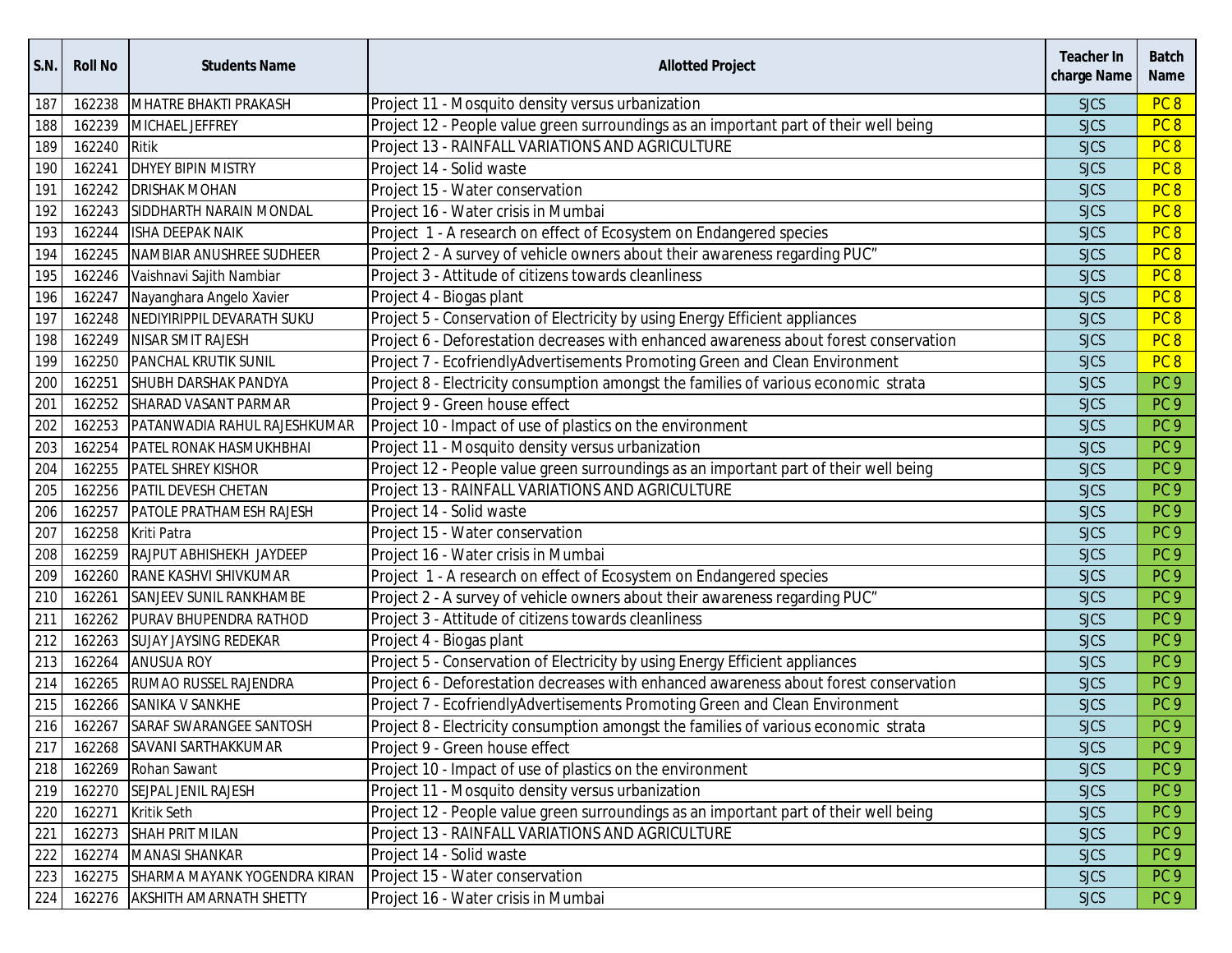| <b>S.N.</b> | <b>Roll No</b> | <b>Students Name</b>             | <b>Allotted Project</b>                                                               | Teacher In<br>charge Name | <b>Batch</b><br>Name |
|-------------|----------------|----------------------------------|---------------------------------------------------------------------------------------|---------------------------|----------------------|
| 225         | 162277         | Shravan Shetty                   | Project 1 - A research on effect of Ecosystem on Endangered species                   | <b>SJCS</b>               | <b>PC 10</b>         |
| 226         | 162278         | <b>ADITYA KUMAR SINGH</b>        | Project 2 - A survey of vehicle owners about their awareness regarding PUC"           | <b>SJCS</b>               | <b>PC 10</b>         |
| 227         | 162279         | SINGH ARYAN RAMASHANKAR          | Project 3 - Attitude of citizens towards cleanliness                                  | <b>SJCS</b>               | <b>PC 10</b>         |
| 228         | 162280         | <b>SINGH YUVRAJ CHANDAN</b>      | Project 4 - Biogas plant                                                              | <b>SJCS</b>               | <b>PC 10</b>         |
| 229         | 162281         | SINHA DIVYANGNA KUMARI           | Project 5 - Conservation of Electricity by using Energy Efficient appliances          | <b>SJCS</b>               | <b>PC 10</b>         |
| 230         | 162282         | Mann.Maulesh.Somani              | Project 6 - Deforestation decreases with enhanced awareness about forest conservation | <b>SJCS</b>               | <b>PC 10</b>         |
| 231         | 162283         | SONAWANE SWARAJ SARJERAO         | Project 7 - EcofriendlyAdvertisements Promoting Green and Clean Environment           | <b>SJCS</b>               | <b>PC 10</b>         |
| 232         | 162284         | Mihir Nilesh Sonpal              | Project 8 - Electricity consumption amongst the families of various economic strata   | <b>SJCS</b>               | <b>PC 10</b>         |
| 233         | 162285         | SOZHIACHETTY KAUSHIK SANGAIAH    | Project 9 - Green house effect                                                        | <b>SJCS</b>               | <b>PC 10</b>         |
| 234         | 162286         | Gopalan Sundhareswaran           | Project 10 - Impact of use of plastics on the environment                             | <b>SJCS</b>               | <b>PC 10</b>         |
| 235         | 162287         | SURANA JAYESH CHANDRAPRAKASH     | Project 11 - Mosquito density versus urbanization                                     | <b>SJCS</b>               | <b>PC 10</b>         |
| 236         | 162288         | TANAWADE SOHAM SHRIRANG          | Project 12 - People value green surroundings as an important part of their well being | <b>SJCS</b>               | <b>PC 10</b>         |
| 237         | 162289         | <b>RASHMI THEKKATH</b>           | Project 13 - RAINFALL VARIATIONS AND AGRICULTURE                                      | <b>SJCS</b>               | <b>PC 10</b>         |
| 238         | 162290         | Chaitanya Manohar Thombare       | Project 14 - Solid waste                                                              | <b>SJCS</b>               | <b>PC 10</b>         |
| 239         | 162291         | TIWARI PRIYANJAL GYANENDRA       | Project 15 - Water conservation                                                       | <b>SJCS</b>               | <b>PC 10</b>         |
| 240         | 162292         | TIWARI SACHIN SHITALAKANT        | Project 16 - Water crisis in Mumbai                                                   | <b>SJCS</b>               | <b>PC 10</b>         |
| 241         | 162293         | <b>ANDRIYA TIWARY</b>            | Project 1 - A research on effect of Ecosystem on Endangered species                   | <b>SJCS</b>               | <b>PC 10</b>         |
| 242         | 162294         | Umaria Nirmal Jayesh             | Project 2 - A survey of vehicle owners about their awareness regarding PUC"           | <b>SJCS</b>               | <b>PC 10</b>         |
| 243         | 162295         | Mansi Vishnukant Upadhyay        | Project 3 - Attitude of citizens towards cleanliness                                  | <b>SJCS</b>               | <b>PC 10</b>         |
| 244         | 162296         | <b>VYAS JAVAL MEHUL</b>          | Project 4 - Biogas plant                                                              | <b>SJCS</b>               | <b>PC 10</b>         |
| 245         | 162297         | ADITYASINH DHARMENDRASINH ZALA   | Project 5 - Conservation of Electricity by using Energy Efficient appliances          | <b>SJCS</b>               | <b>PC 10</b>         |
| 246         | 162298         | <b>ZINZADE YASH RAHUL</b>        | Project 6 - Deforestation decreases with enhanced awareness about forest conservation | <b>SJCS</b>               | <b>PC 10</b>         |
| 247         | 162299         | Nikesh Kumar                     | Project 7 - EcofriendlyAdvertisements Promoting Green and Clean Environment           | <b>SJCS</b>               | <b>PC 10</b>         |
| 248         | 162300         | P RUSHIL PRABHAKAR               | Project 8 - Electricity consumption amongst the families of various economic strata   | <b>SJCS</b>               | <b>PC 10</b>         |
| 249         | 162301         | <b>ADITYA RAJESH NEENA</b>       | Project 9 - Green house effect                                                        | <b>SJCS</b>               | <b>PC 10</b>         |
| 250         | 162302         | <b>ACHARYA MRUDULA VIVEK</b>     | Project 10 - Impact of use of plastics on the environment                             | <b>CVM</b>                | <b>PC 11</b>         |
| 251         | 162303         | ANSARI MOHD FAIZ MOHD SALIM      | Project 11 - Mosquito density versus urbanization                                     | <b>CVM</b>                | <b>PC 11</b>         |
| 252         | 162304         | Tanisha Himanshu Ashar           | Project 12 - People value green surroundings as an important part of their well being | <b>CVM</b>                | <b>PC 11</b>         |
| 253         | 162305         | Harihar Chandraprakash Attal     | Project 13 - RAINFALL VARIATIONS AND AGRICULTURE                                      | <b>CVM</b>                | <b>PC 11</b>         |
| 254         |                | 162306 BARDIA SHREYANSH SUMAN    | Project 14 - Solid waste                                                              | <b>CVM</b>                | <b>PC 11</b>         |
| 255         |                | 162307 ADITYA RAKESH BHANDARI    | Project 15 - Water conservation                                                       | <b>CVM</b>                | <b>PC 11</b>         |
| 256         |                | 162308 Nikunj Bhartia            | Project 16 - Water crisis in Mumbai                                                   | <b>CVM</b>                | <b>PC 11</b>         |
| 257         |                | 162309 KAUSTUBH SAURABHRAJ BHATT | Project 1 - A research on effect of Ecosystem on Endangered species                   | <b>CVM</b>                | <b>PC 11</b>         |
| 258         |                | 162310 YASH SAMEER CHAKRAVARTY   | Project 2 - A survey of vehicle owners about their awareness regarding PUC"           | <b>CVM</b>                | <b>PC 11</b>         |
| 259         |                | 162311 HETIK PIYUSH CHANDARIA    | Project 3 - Attitude of citizens towards cleanliness                                  | <b>CVM</b>                | <b>PC 11</b>         |
| 260         | 162313         | CHAUDHARI PRANAV BHANUDAS        | Project 4 - Biogas plant                                                              | <b>CVM</b>                | <b>PC 11</b>         |
| 261         | 162314         | <b>ARYAN CHOURASIA</b>           | Project 5 - Conservation of Electricity by using Energy Efficient appliances          | <b>CVM</b>                | <b>PC 11</b>         |
| 262         |                | 162315   DABI VARUN SHARAD       | Project 6 - Deforestation decreases with enhanced awareness about forest conservation | <b>CVM</b>                | <b>PC 11</b>         |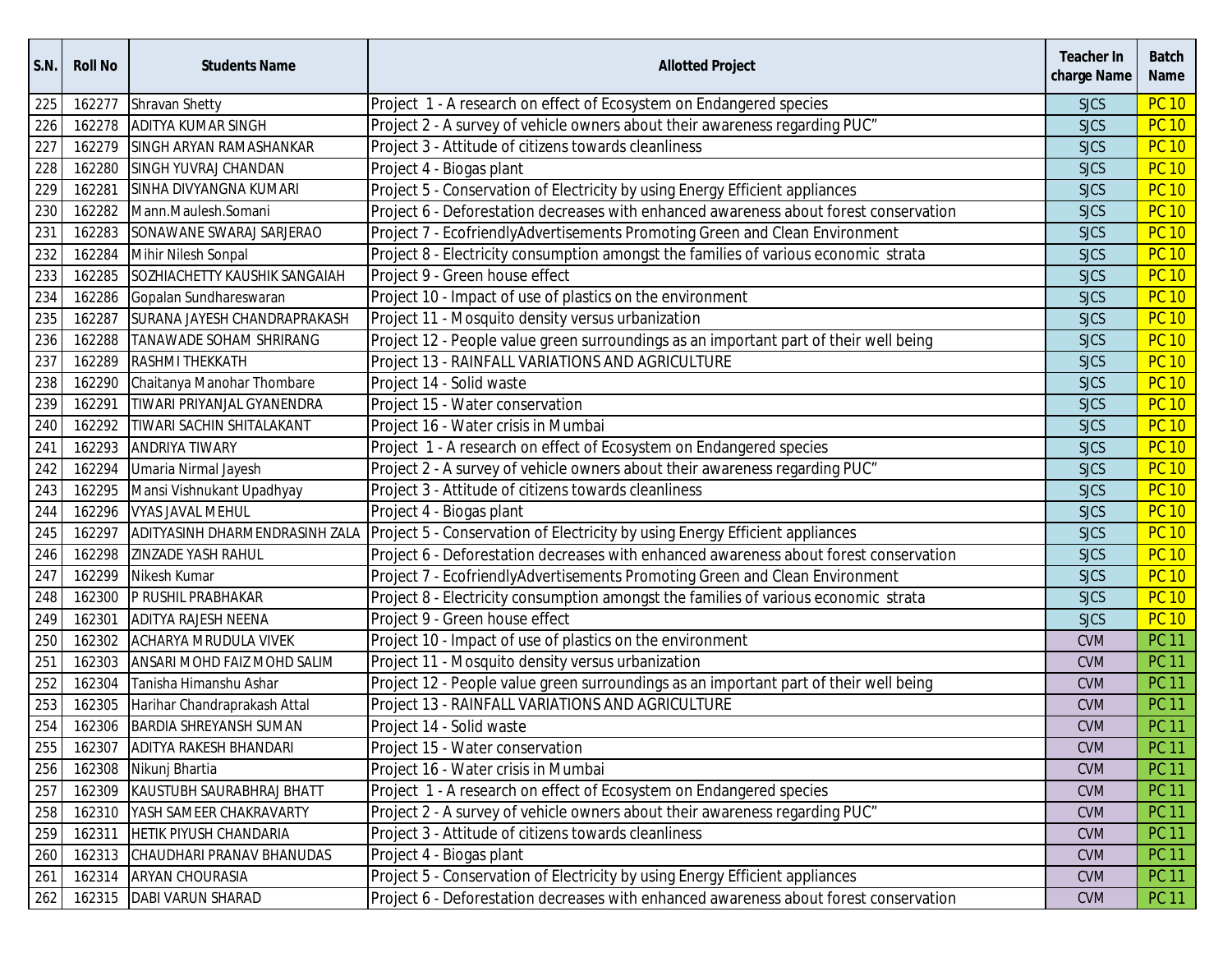| S.N. | <b>Roll No</b> | <b>Students Name</b>             | <b>Allotted Project</b>                                                               | <b>Teacher In</b><br>charge Name | <b>Batch</b><br><b>Name</b> |
|------|----------------|----------------------------------|---------------------------------------------------------------------------------------|----------------------------------|-----------------------------|
| 263  | 162316         | <b>SASMIT DALVI</b>              | Project 7 - EcofriendlyAdvertisements Promoting Green and Clean Environment           | <b>CVM</b>                       | <b>PC 11</b>                |
| 264  | 162317         | DAVE DHVANI GUNVANT              | Project 8 - Electricity consumption amongst the families of various economic strata   | <b>CVM</b>                       | <b>PC 11</b>                |
| 265  | 162318         | <b>AADISH DHOKA</b>              | Project 9 - Green house effect                                                        | <b>CVM</b>                       | <b>PC 11</b>                |
| 266  | 162319         | Harsh Tushar Doshi               | Project 10 - Impact of use of plastics on the environment                             | <b>CVM</b>                       | <b>PC 11</b>                |
| 267  | 162321         | Jay Fofadia                      | Project 11 - Mosquito density versus urbanization                                     | <b>CVM</b>                       | <b>PC 11</b>                |
| 268  | 162322         | <b>GAVIN GEORGE IYPE</b>         | Project 12 - People value green surroundings as an important part of their well being | <b>CVM</b>                       | <b>PC 11</b>                |
| 269  | 162323         | Gupta Abhishek Omprakash         | Project 13 - RAINFALL VARIATIONS AND AGRICULTURE                                      | <b>CVM</b>                       | <b>PC 11</b>                |
| 270  | 162324         | <b>GUPTA AYUSH AMIT</b>          | Project 14 - Solid waste                                                              | <b>CVM</b>                       | <b>PC 11</b>                |
| 271  | 162325         | <b>HEDA MUKUND RAVI</b>          | Project 15 - Water conservation                                                       | <b>CVM</b>                       | <b>PC 11</b>                |
| 272  | 162326         | Riya Jain                        | Project 16 - Water crisis in Mumbai                                                   | <b>CVM</b>                       | <b>PC 11</b>                |
| 273  | 162327         | <b>SUMESH K S</b>                | Project 1 - A research on effect of Ecosystem on Endangered species                   | <b>CVM</b>                       | <b>PC 11</b>                |
| 274  | 162328         | KANCHUGAR SACHET NITYANAND       | Project 2 - A survey of vehicle owners about their awareness regarding PUC"           | <b>CVM</b>                       | <b>PC 11</b>                |
| 275  | 162329         | KARKERA NIRMIT SHEKAR            | Project 3 - Attitude of citizens towards cleanliness                                  | <b>CVM</b>                       | <b>PC 12</b>                |
| 276  | 162330         | <b>KASHALKAR SHRIDHAR MAHESH</b> | Project 4 - Biogas plant                                                              | <b>CVM</b>                       | <b>PC 12</b>                |
| 277  | 162331         | SHUBHAM GANPATI KEWAT            | Project 5 - Conservation of Electricity by using Energy Efficient appliances          | <b>CVM</b>                       | <b>PC 12</b>                |
| 278  | 162332         | KIRVE VEDANT SUNIL               | Project 6 - Deforestation decreases with enhanced awareness about forest conservation | <b>CVM</b>                       | <b>PC 12</b>                |
| 279  | 162333         | vedant vijay kokate              | Project 7 - EcofriendlyAdvertisements Promoting Green and Clean Environment           | <b>CVM</b>                       | <b>PC 12</b>                |
| 280  | 162335         | MALIWAL HRISHIL VIJAY            | Project 8 - Electricity consumption amongst the families of various economic strata   | <b>CVM</b>                       | <b>PC 12</b>                |
| 281  | 162336         | <b>ANSHUL HARSH MEHTA</b>        | Project 9 - Green house effect                                                        | <b>CVM</b>                       | <b>PC 12</b>                |
| 282  | 162337         | MEHTA DHAIRYA ASHWIN             | Project 10 - Impact of use of plastics on the environment                             | <b>CVM</b>                       | <b>PC 12</b>                |
| 283  | 162338         | <b>MEHTA JASH JAYESH</b>         | Project 11 - Mosquito density versus urbanization                                     | <b>CVM</b>                       | <b>PC 12</b>                |
| 284  | 162339         | Maithil Rupesh Mehta             | Project 12 - People value green surroundings as an important part of their well being | <b>CVM</b>                       | <b>PC 12</b>                |
| 285  | 162340         | Parthavi Mehul Mehta             | Project 13 - RAINFALL VARIATIONS AND AGRICULTURE                                      | <b>CVM</b>                       | <b>PC 12</b>                |
| 286  | 162341         | SAHIL SUDHAKAR MEHTA             | Project 14 - Solid waste                                                              | <b>CVM</b>                       | <b>PC 12</b>                |
| 287  | 162342         | <b>SWAPNIL MEHTA</b>             | Project 15 - Water conservation                                                       | <b>CVM</b>                       | <b>PC 12</b>                |
| 288  | 162343         | <b>MEHTA TANAY KAUSHIK</b>       | Project 16 - Water crisis in Mumbai                                                   | <b>CVM</b>                       | <b>PC 12</b>                |
| 289  | 162344         | MENDES ALDRICH ANDREW            | Project 1 - A research on effect of Ecosystem on Endangered species                   | <b>CVM</b>                       | <b>PC 12</b>                |
| 290  | 162345         | Mufaddal Quaidjohar Miyajiwala   | Project 2 - A survey of vehicle owners about their awareness regarding PUC"           | <b>CVM</b>                       | <b>PC 12</b>                |
| 291  | 162346         | MONDKAR CHETAS SANJIV            | Project 3 - Attitude of citizens towards cleanliness                                  | <b>CVM</b>                       | <b>PC 12</b>                |
| 292  | 162347         | MOONA ANISHKA AMIT               | Project 4 - Biogas plant                                                              | <b>CVM</b>                       | <b>PC 12</b>                |
| 293  |                | 162348 DEVESH A MUNGAD           | Project 5 - Conservation of Electricity by using Energy Efficient appliances          | <b>CVM</b>                       | PC 12                       |
| 294  | 162349         | JAY HARISHCHANDRA NAUKUDKAR      | Project 6 - Deforestation decreases with enhanced awareness about forest conservation | <b>CVM</b>                       | <b>PC 12</b>                |
| 295  | 162350         | <b>DIPALI ASHOK NAUKUDKAR</b>    | Project 7 - EcofriendlyAdvertisements Promoting Green and Clean Environment           | <b>CVM</b>                       | <b>PC 12</b>                |
| 296  | 162351         | SHUBHAM RAJKUMAR NIRALA          | Project 8 - Electricity consumption amongst the families of various economic strata   | <b>CVM</b>                       | PC 12                       |
| 297  | 162352         | <b>ARYAN PATEL</b>               | Project 9 - Green house effect                                                        | <b>CVM</b>                       | <b>PC 12</b>                |
| 298  | 162353         | JAIMIN SUDEEP PATEL              | Project 10 - Impact of use of plastics on the environment                             | <b>CVM</b>                       | <b>PC 12</b>                |
| 299  | 162354         | Smit Dharmesh Patel              | Project 11 - Mosquito density versus urbanization                                     | <b>CVM</b>                       | <b>PC 12</b>                |
| 300  |                | 162355 PATEL SWATI JASWANT       | Project 12 - People value green surroundings as an important part of their well being | <b>CVM</b>                       | PC 13                       |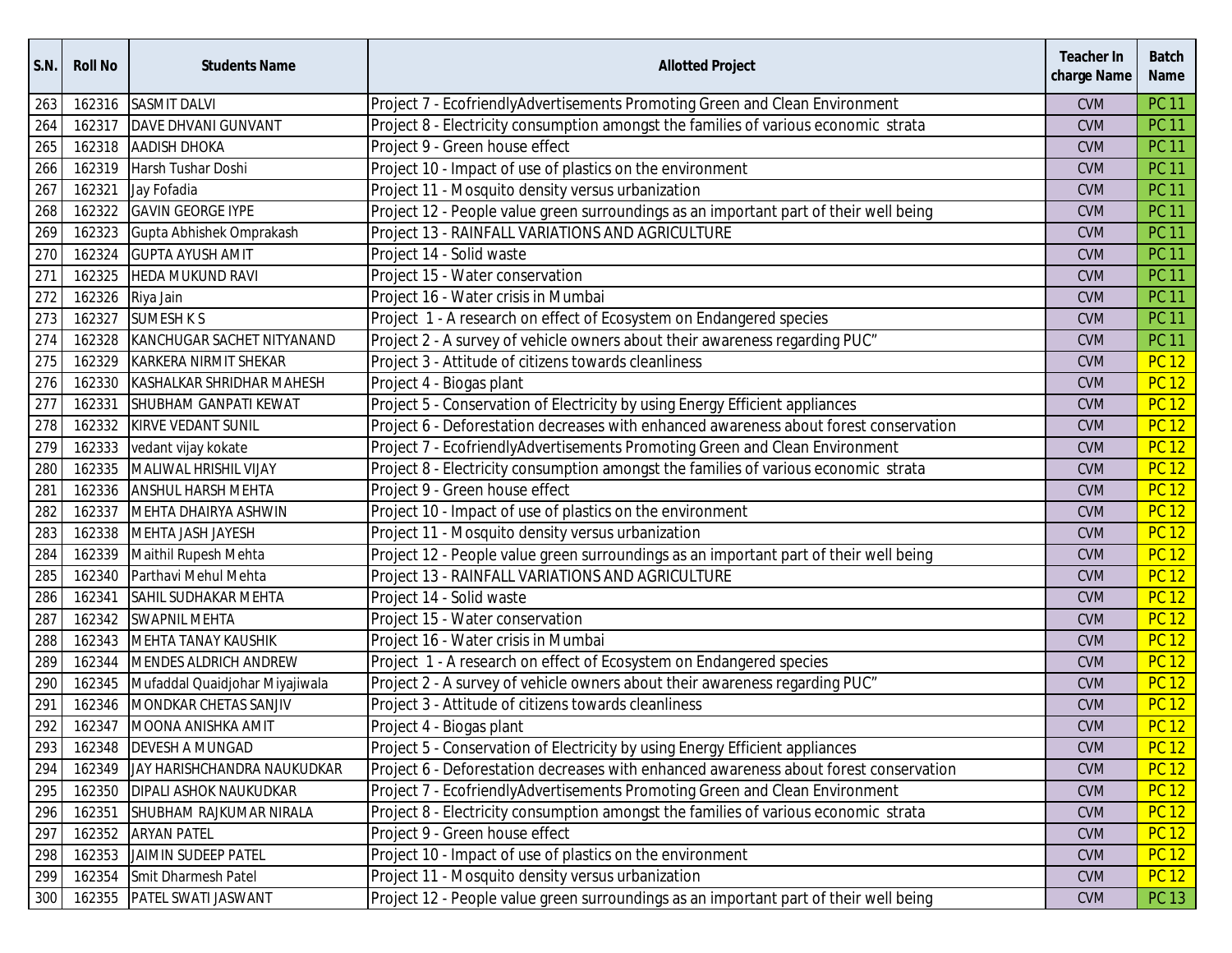| <b>S.N.</b> | <b>Roll No</b> | <b>Students Name</b>            | <b>Allotted Project</b>                                                               | <b>Teacher In</b><br>charge Name | <b>Batch</b><br><b>Name</b> |
|-------------|----------------|---------------------------------|---------------------------------------------------------------------------------------|----------------------------------|-----------------------------|
| 301         | 162356         | PATHAK YUKTA KAILASH            | Project 13 - RAINFALL VARIATIONS AND AGRICULTURE                                      | <b>CVM</b>                       | <b>PC 13</b>                |
| 302         | 162357         | PATHAN ADNAN KHAN AKIL KHAN     | Project 14 - Solid waste                                                              | <b>CVM</b>                       | <b>PC 13</b>                |
| 303         | 162358         | PATIL RAJ JITENDRA              | Project 15 - Water conservation                                                       | <b>CVM</b>                       | <b>PC 13</b>                |
| 304         | 162359         | PATIL RAJESH SHRIKANT           | Project 16 - Water crisis in Mumbai                                                   | <b>CVM</b>                       | <b>PC 13</b>                |
| 305         | 162360         | Pawar Kshitij Uday Nisha        | Project 1 - A research on effect of Ecosystem on Endangered species                   | <b>CVM</b>                       | <b>PC 13</b>                |
| 306         | 162362         | <b>DEEP HARESH PRAJAPATI</b>    | Project 2 - A survey of vehicle owners about their awareness regarding PUC"           | <b>CVM</b>                       | <b>PC 13</b>                |
| 307         | 162363         | JAY SHIVA PRAJAPATI             | Project 3 - Attitude of citizens towards cleanliness                                  | <b>CVM</b>                       | <b>PC 13</b>                |
| 308         | 162364         | <b>RANE TRISHA MANGESH</b>      | Project 4 - Biogas plant                                                              | <b>CVM</b>                       | <b>PC 13</b>                |
| 309         | 162365         | <b>ARCHIT RATHI</b>             | Project 5 - Conservation of Electricity by using Energy Efficient appliances          | <b>CVM</b>                       | <b>PC 13</b>                |
| 310         | 162366         | <b>RATHOD TEJAS YOGESH</b>      | Project 6 - Deforestation decreases with enhanced awareness about forest conservation | <b>CVM</b>                       | <b>PC 13</b>                |
| 311         | 162367         | <b>RAUT SARTHAK SACHIN</b>      | Project 7 - EcofriendlyAdvertisements Promoting Green and Clean Environment           | <b>CVM</b>                       | <b>PC 13</b>                |
| 312         | 162368         | <b>SALIA PARTH CHETAN</b>       | Project 8 - Electricity consumption amongst the families of various economic strata   | <b>CVM</b>                       | <b>PC 13</b>                |
| 313         | 162369         | Selia Sadique Adam              | Project 9 - Green house effect                                                        | <b>CVM</b>                       | <b>PC 13</b>                |
| 314         | 162370         | SHAH YATHARTH JAYANT            | Project 10 - Impact of use of plastics on the environment                             | <b>CVM</b>                       | <b>PC 13</b>                |
| 315         | 162371         | SHAH ISHAN AMIT                 | Project 11 - Mosquito density versus urbanization                                     | <b>CVM</b>                       | <b>PC 13</b>                |
| 316         | 162373         | <b>JILL ASHISH SHAH</b>         | Project 12 - People value green surroundings as an important part of their well being | <b>CVM</b>                       | <b>PC 13</b>                |
| 317         | 162374         | <b>KASHISH ATIT SHAH</b>        | Project 13 - RAINFALL VARIATIONS AND AGRICULTURE                                      | <b>CVM</b>                       | <b>PC 13</b>                |
| 318         | 162375         | <b>MANAV HITESH SHAH</b>        | Project 14 - Solid waste                                                              | <b>CVM</b>                       | <b>PC 13</b>                |
| 319         | 162376         | <b>SHAH NAMAN NITIN</b>         | Project 15 - Water conservation                                                       | <b>CVM</b>                       | <b>PC 13</b>                |
| 320         | 162377         | NISHANK SANJEEV SHAH            | Project 16 - Water crisis in Mumbai                                                   | <b>CVM</b>                       | <b>PC 13</b>                |
| 321         | 162378         | Tanay Narendra Shah             | Project 1 - A research on effect of Ecosystem on Endangered species                   | <b>CVM</b>                       | <b>PC 13</b>                |
| 322         | 162379         | <b>SHAH TIRTH HITESH</b>        | Project 2 - A survey of vehicle owners about their awareness regarding PUC"           | <b>CVM</b>                       | <b>PC 13</b>                |
| 323         | 162380         | URVIL DHARMESH SHAH             | Project 3 - Attitude of citizens towards cleanliness                                  | <b>CVM</b>                       | <b>PC 13</b>                |
| 324         | 162381         | <b>VIRAJ SHAH</b>               | Project 4 - Biogas plant                                                              | <b>CVM</b>                       | <b>PC 13</b>                |
| 325         | 162382         | VISHWA VIPULKUMAR SHAH          | Project 5 - Conservation of Electricity by using Energy Efficient appliances          | <b>CVM</b>                       | <b>PC 14</b>                |
| 326         | 162383         | <b>SHREY BHARAT SHETH</b>       | Project 6 - Deforestation decreases with enhanced awareness about forest conservation | <b>CVM</b>                       | <b>PC 14</b>                |
| 327         | 162384         | <b>TUSHAR RAMESH SHETTY</b>     | Project 7 - EcofriendlyAdvertisements Promoting Green and Clean Environment           | <b>CVM</b>                       | <b>PC 14</b>                |
| 328         | 162385         | <b>ADARSH SINGH</b>             | Project 8 - Electricity consumption amongst the families of various economic strata   | <b>CVM</b>                       | <b>PC 14</b>                |
| 329         | 162386         | NIHAL SINGH PALVINDER SINGH     | Project 9 - Green house effect                                                        | <b>CVM</b>                       | <b>PC 14</b>                |
| 330         | 162387         | SONAIYA SAHIL SANDEEP BHARATI   | Project 10 - Impact of use of plastics on the environment                             | <b>CVM</b>                       | <b>PC 14</b>                |
| 331         |                | 162388 Suvarna Gaurav Nityanand | Project 11 - Mosquito density versus urbanization                                     | <b>CVM</b>                       | <b>PC 14</b>                |
| 332         | 162389         | THAKKAR NISHIT GHANESH          | Project 12 - People value green surroundings as an important part of their well being | <b>CVM</b>                       | <b>PC 14</b>                |
| 333         | 162390         | <b>TRIVEDI SHREY AJAY</b>       | Project 13 - RAINFALL VARIATIONS AND AGRICULTURE                                      | <b>CVM</b>                       | <b>PC 14</b>                |
| 334         | 162391         | CHAITANYA UPADHYAY              | Project 14 - Solid waste                                                              | <b>CVM</b>                       | <b>PC 14</b>                |
| 335         | 162392         | <b>HARSH BHUSHAN VARTAK</b>     | Project 15 - Water conservation                                                       | <b>CVM</b>                       | <b>PC 14</b>                |
| 336         | 162393         | Dishant Atul Vora               | Project 16 - Water crisis in Mumbai                                                   | <b>CVM</b>                       | <b>PC 14</b>                |
| 337         | 162394         | <b>VARUN DHARMESH VORA</b>      | Project 1 - A research on effect of Ecosystem on Endangered species                   | <b>CVM</b>                       | <b>PC 14</b>                |
| 338         | 162395         | YASH PINAL VORA                 | Project 2 - A survey of vehicle owners about their awareness regarding PUC"           | <b>CVM</b>                       | <b>PC 14</b>                |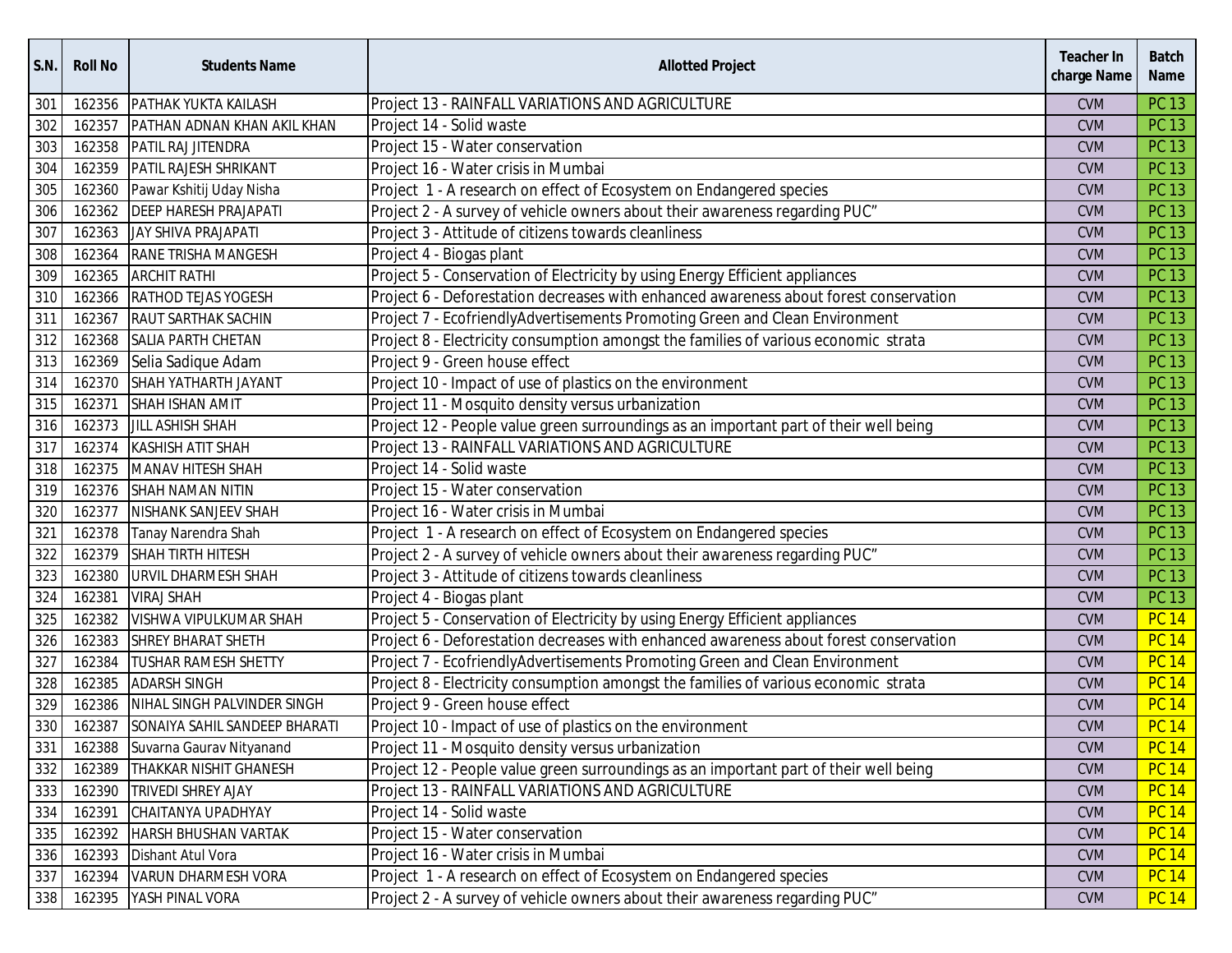| <b>S.N.</b> | <b>Roll No</b> | <b>Students Name</b>          | <b>Allotted Project</b>                                                               | Teacher In<br>charge Name | <b>Batch</b><br><b>Name</b> |
|-------------|----------------|-------------------------------|---------------------------------------------------------------------------------------|---------------------------|-----------------------------|
| 339         | 162396         | <b>VYAS KASHYAP GAURANG</b>   | Project 3 - Attitude of citizens towards cleanliness                                  | <b>CVM</b>                | <b>PC 14</b>                |
| 340         | 162397         | YADAV ROHIT AMARJEET          | Project 4 - Biogas plant                                                              | <b>CVM</b>                | <b>PC 14</b>                |
| 341         | 162398         | YENDE NIHAL SUNIL             | Project 5 - Conservation of Electricity by using Energy Efficient appliances          | <b>CVM</b>                | <b>PC 14</b>                |
| 342         | 162399         | <b>HARSHIL ASHIT ZAVERI</b>   | Project 6 - Deforestation decreases with enhanced awareness about forest conservation | <b>CVM</b>                | <b>PC 14</b>                |
| 343         | 162400         | SAVION SYLVESTER D'MELLO      | Project 7 - EcofriendlyAdvertisements Promoting Green and Clean Environment           | <b>CVM</b>                | <b>PC 14</b>                |
| 344         | 162605         | SUBHIKSHA SRINIVASAN CT       | Project 8 - Electricity consumption amongst the families of various economic strata   | <b>CVM</b>                | <b>PC 14</b>                |
| 345         | 162608         | SHREYASH SHETTY               | Project 9 - Green house effect                                                        | <b>CVM</b>                | <b>PC 14</b>                |
| 346         | 162609         | YASH SHRUTI JOSHI             | Project 10 - Impact of use of plastics on the environment                             | <b>CVM</b>                | <b>PC 14</b>                |
| 347         | 162312         | RASHI CHATURVEDI              | Project 11 - Mosquito density versus urbanization                                     | <b>CVM</b>                | <b>PC 14</b>                |
| 348         | 162372         | <b>JAY A SHAH</b>             | Project 12 - People value green surroundings as an important part of their well being | <b>CVM</b>                | <b>PC 14</b>                |
| 349         | 162401         | <b>SHAURAY SANJEEV BHAMRE</b> | Project 13 - RAINFALL VARIATIONS AND AGRICULTURE                                      | <b>DNIT</b>               | <b>PC 15</b>                |
| 350         | 162403         | <b>BHAVSAR AMAN HITENDRA</b>  | Project 14 - Solid waste                                                              | <b>DNIT</b>               | <b>PC 15</b>                |
| 351         | 162404         | <b>BHOSLE KRUPALI PRADEEP</b> | Project 15 - Water conservation                                                       | <b>DNIT</b>               | <b>PC 15</b>                |
| 352         | 162405         | CHAUHAN HRITHIK JAYPRAKASH    | Project 16 - Water crisis in Mumbai                                                   | <b>DNIT</b>               | <b>PC 15</b>                |
| 353         | 162406         | MIHIRA NAGESH CHAVAN          | Project 1 - A research on effect of Ecosystem on Endangered species                   | <b>DNIT</b>               | <b>PC 15</b>                |
| 354         | 162407         | Yash kiran chhajed            | Project 2 - A survey of vehicle owners about their awareness regarding PUC"           | <b>DNIT</b>               | <b>PC 15</b>                |
| 355         | 162408         | Urmi Chile                    | Project 3 - Attitude of citizens towards cleanliness                                  | <b>DNIT</b>               | <b>PC 15</b>                |
| 356         | 162409         | SAHIL PRASHANT CHOGLE         | Project 4 - Biogas plant                                                              | <b>DNIT</b>               | <b>PC 15</b>                |
| 357         | 162411         | <b>GHOLAP VEDANT SANDIP</b>   | Project 5 - Conservation of Electricity by using Energy Efficient appliances          | <b>DNIT</b>               | <b>PC 15</b>                |
| 358         | 162415         | KAKADE RADHIKA RAJENDRA       | Project 6 - Deforestation decreases with enhanced awareness about forest conservation | <b>DNIT</b>               | <b>PC 15</b>                |
| 359         |                | 162416 KAMATH ARYA ATUL       | Project 7 - EcofriendlyAdvertisements Promoting Green and Clean Environment           | <b>DNIT</b>               | <b>PC 15</b>                |
| 360         | 162417         | KANEKAR HRUSHIKESH SUBHASH    | Project 8 - Electricity consumption amongst the families of various economic strata   | <b>DNIT</b>               | <b>PC 15</b>                |
| 361         | 162418         | <b>GAURI ARUN KARANDE</b>     | Project 9 - Green house effect                                                        | <b>DNIT</b>               | <b>PC 15</b>                |
| 362         | 162419         | <b>VEDICA KRISHNA</b>         | Project 10 - Impact of use of plastics on the environment                             | <b>DNIT</b>               | <b>PC 15</b>                |
| 363         | 162420         | Deeksha Kumar                 | Project 11 - Mosquito density versus urbanization                                     | <b>DNIT</b>               | <b>PC 15</b>                |
| 364         | 162424         | MANKUMBARE SHRUSHTI DILIP     | Project 12 - People value green surroundings as an important part of their well being | <b>DNIT</b>               | <b>PC 15</b>                |
| 365         | 162425         | Vedant Padmanabh Mesta        | Project 13 - RAINFALL VARIATIONS AND AGRICULTURE                                      | <b>DNIT</b>               | <b>PC 15</b>                |
| 366         | 162428         | PATEL MINAL HIRALAL           | Project 14 - Solid waste                                                              | <b>DNIT</b>               | <b>PC 15</b>                |
| 367         | 162429         | PATIL GAYATRI PUNDALIK        | Project 15 - Water conservation                                                       | <b>DNIT</b>               | <b>PC 15</b>                |
| 368         |                | 162432 DHEEKSHA RAJESHKUMAR   | Project 16 - Water crisis in Mumbai                                                   | <b>DNIT</b>               | <b>PC 15</b>                |
| 369         |                | 162434 RAUT NISHALI NILESH    | Project 1 - A research on effect of Ecosystem on Endangered species                   | <b>DNIT</b>               | PC 15                       |
| 370         | 162439         | SIDDIQUE SHOAIB KAMRUDDIN     | Project 2 - A survey of vehicle owners about their awareness regarding PUC"           | <b>DNIT</b>               | PC 15                       |
| 371         |                | 162440 SINGH KRITIKA LALIT    | Project 3 - Attitude of citizens towards cleanliness                                  | <b>DNIT</b>               | <b>PC 15</b>                |
| 372         | 162443         | VERMA SHRADDHA PRADEEP KUMAR  | Project 4 - Biogas plant                                                              | <b>DNIT</b>               | <b>PC 16</b>                |
| 373         |                | 162446 PANCHAL RAHUL ANIL     | Project 5 - Conservation of Electricity by using Energy Efficient appliances          | <b>DNIT</b>               | <b>PC 16</b>                |
| 374         | 162410         | <b>SWETAL DODIYA</b>          | Project 6 - Deforestation decreases with enhanced awareness about forest conservation | <b>DNIT</b>               | <b>PC 16</b>                |
| 375         |                | 162412 GUPTA KOMAL KIRTAN     | Project 7 - EcofriendlyAdvertisements Promoting Green and Clean Environment           | <b>DNIT</b>               | <b>PC 16</b>                |
| 376         |                | 162413 KADAM KOMAL SATISH     | Project 8 - Electricity consumption amongst the families of various economic strata   | <b>DNIT</b>               | <b>PC 16</b>                |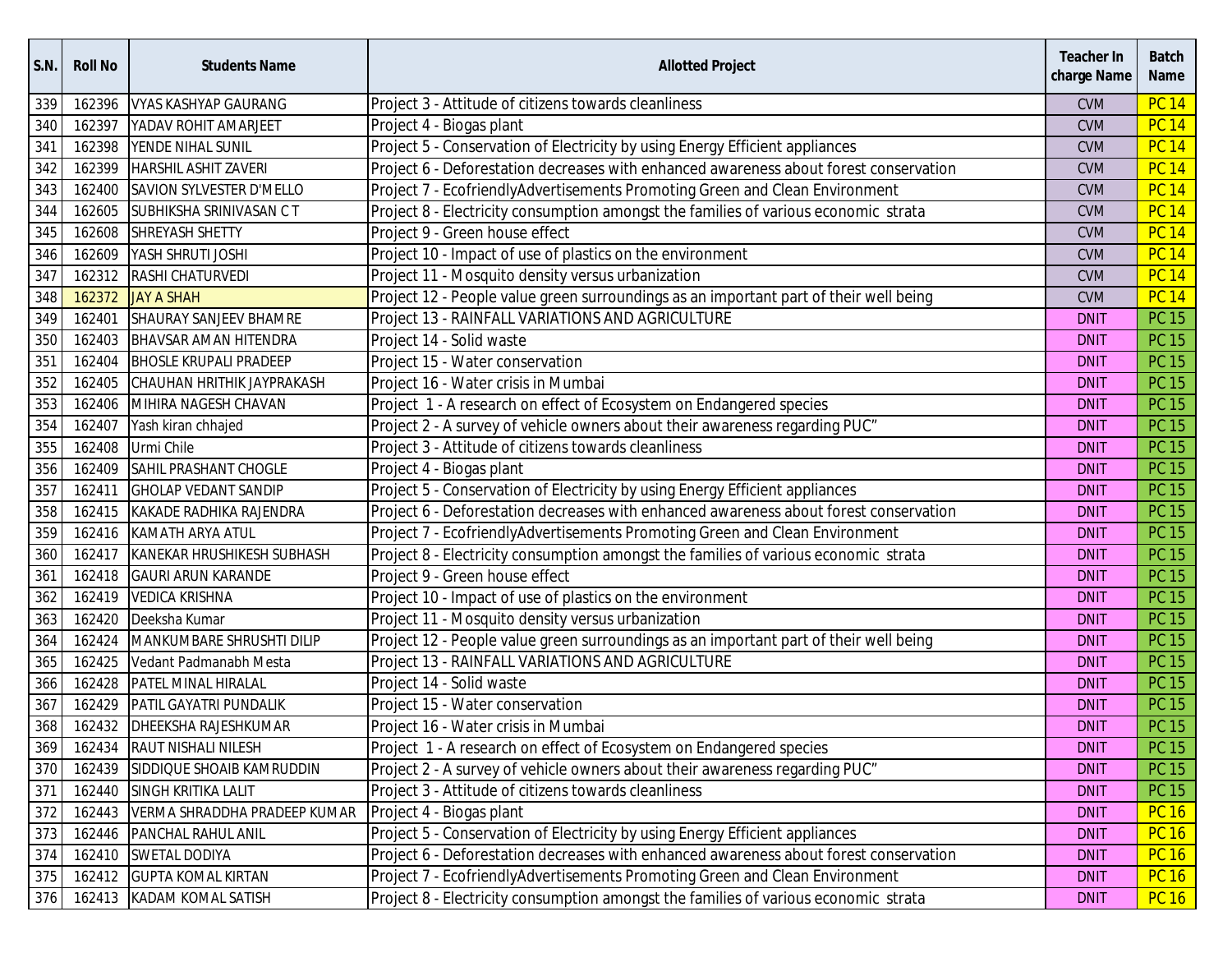| S.N. | <b>Roll No</b> | <b>Students Name</b>          | <b>Allotted Project</b>                                                               | <b>Teacher In</b><br>charge Name | <b>Batch</b><br><b>Name</b> |
|------|----------------|-------------------------------|---------------------------------------------------------------------------------------|----------------------------------|-----------------------------|
| 377  | 162421         | KUMAR SMRITI MRITYUNJAY       | Project 9 - Green house effect                                                        | <b>DNIT</b>                      | <b>PC 16</b>                |
| 378  | 162423         | Chaitanya Rajkumar Majumdar   | Project 10 - Impact of use of plastics on the environment                             | <b>DNIT</b>                      | <b>PC 16</b>                |
| 379  | 162426         | NAIR AKHIL SANJAY             | Project 11 - Mosquito density versus urbanization                                     | <b>DNIT</b>                      | <b>PC 16</b>                |
| 380  | 162427         | PARGI POOJA MALLIKARJUN       | Project 12 - People value green surroundings as an important part of their well being | <b>DNIT</b>                      | <b>PC 16</b>                |
| 381  | 162430         | PATIL URVI PRADEEP            | Project 13 - RAINFALL VARIATIONS AND AGRICULTURE                                      | <b>DNIT</b>                      | <b>PC 16</b>                |
| 382  | 162431         | PEREPPADAN JULIA SUNNY        | Project 14 - Solid waste                                                              | <b>DNIT</b>                      | <b>PC 16</b>                |
| 383  | 162436         | <b>KARINA SETHIA</b>          | Project 15 - Water conservation                                                       | <b>DNIT</b>                      | <b>PC 16</b>                |
| 384  | 162437         | <b>SHAH KUSHANI MILAN</b>     | Project 16 - Water crisis in Mumbai                                                   | <b>DNIT</b>                      | <b>PC 16</b>                |
| 385  | 162441         | <b>SURTI DEEPALI RAVINDRA</b> | Project 1 - A research on effect of Ecosystem on Endangered species                   | <b>DNIT</b>                      | <b>PC 16</b>                |
| 386  | 162442         | SHRADDHA KISHOR VAKADIA       | Project 2 - A survey of vehicle owners about their awareness regarding PUC"           | <b>DNIT</b>                      | <b>PC 16</b>                |
| 387  | 162402         | <b>BHAT LIPIKA RAMKISHORE</b> | Project 3 - Attitude of citizens towards cleanliness                                  | <b>DNIT</b>                      | <b>PC 16</b>                |
| 388  | 162414         | KAJA SINDHU VENUGOPAL REDDY   | Project 4 - Biogas plant                                                              | <b>DNIT</b>                      | <b>PC 16</b>                |
| 389  | 162433         | RATHOD SHUBHAM SHAM           | Project 5 - Conservation of Electricity by using Energy Efficient appliances          | <b>DNIT</b>                      | <b>PC 16</b>                |
| 390  | 162435         | <b>RAUT SONIA RAJESH</b>      | Project 6 - Deforestation decreases with enhanced awareness about forest conservation | <b>DNIT</b>                      | <b>PC 16</b>                |
| 391  | 162438         | Mansavi Ravinder Shangloo     | Project 7 - EcofriendlyAdvertisements Promoting Green and Clean Environment           | <b>DNIT</b>                      | <b>PC 16</b>                |
| 392  | 162444         | <b>DIHORA VIDHI CHANDRESH</b> | Project 8 - Electricity consumption amongst the families of various economic strata   | <b>DNIT</b>                      | <b>PC 16</b>                |
| 393  | 162528         | <b>VARMA DISHA DINESH</b>     | Project 9 - Green house effect                                                        | <b>DNIT</b>                      | <b>PC 16</b>                |
| 394  | 162602         | <b>HETVI ATUL SHAH</b>        | Project 10 - Impact of use of plastics on the environment                             | <b>DNIT</b>                      | <b>PC 16</b>                |
| 395  | 162509         | PARMAR MANALI SHANTILAL       | Project 11 - Mosquito density versus urbanization                                     | <b>DNIT</b>                      | <b>PC 17</b>                |
| 396  | 162518         | <b>TIWARI ABHISHEK RITESH</b> | Project 12 - People value green surroundings as an important part of their well being | <b>DNIT</b>                      | <b>PC 17</b>                |
| 397  | 162519         | <b>TOLLIN KAREN HARRY</b>     | Project 13 - RAINFALL VARIATIONS AND AGRICULTURE                                      | <b>DNIT</b>                      | <b>PC 17</b>                |
| 398  | 162604         | <b>MAHAJAN HARSH GIRISH</b>   | Project 14 - Solid waste                                                              | <b>DNIT</b>                      | <b>PC 17</b>                |
| 399  | 162445         | KONGE ABHISHEK RAMESH         | Project 15 - Water conservation                                                       | <b>DNIT</b>                      | <b>PC 17</b>                |
| 400  | 162510         | PUTHRAN HEENA LOKRAJ          | Project 16 - Water crisis in Mumbai                                                   | <b>DNIT</b>                      | <b>PC 17</b>                |
| 401  | 162515         | SINGHI SNEHAL KALPESH         | Project 1 - A research on effect of Ecosystem on Endangered species                   | <b>DNIT</b>                      | <b>PC 17</b>                |
| 402  | 162522         | SHAILENDRA VINOD BHAT         | Project 2 - A survey of vehicle owners about their awareness regarding PUC"           | <b>DNIT</b>                      | <b>PC 17</b>                |
| 403  | 162525         | <b>HEM DHARMESH SHAH</b>      | Project 3 - Attitude of citizens towards cleanliness                                  | <b>DNIT</b>                      | <b>PC 17</b>                |
| 404  | 162505         | Vignesh Latish Kotian         | Project 4 - Biogas plant                                                              | <b>DNIT</b>                      | <b>PC 17</b>                |
| 405  | 162507         | SHUBHAM SUNIL MEDGE           | Project 5 - Conservation of Electricity by using Energy Efficient appliances          | <b>DNIT</b>                      | <b>PC 17</b>                |
| 406  | 162523         | MISHRA ALOK RAJESH            | Project 6 - Deforestation decreases with enhanced awareness about forest conservation | <b>DNIT</b>                      | <b>PC 17</b>                |
| 407  |                | 162524 Taranjot Nar           | Project 7 - EcofriendlyAdvertisements Promoting Green and Clean Environment           | <b>DNIT</b>                      | PC 17                       |
| 408  | 162526         | SHUKLA SHIVAM RAKESHKUMAR     | Project 8 - Electricity consumption amongst the families of various economic strata   | <b>DNIT</b>                      | PC 17                       |
| 409  | 162527         | Riya Nitin Tak                | Project 9 - Green house effect                                                        | <b>DNIT</b>                      | <b>PC 17</b>                |
| 410  | B707           | HRISHIKESH SUDHIR NIMBALKAR   | Project 10 - Impact of use of plastics on the environment                             | <b>DNIT</b>                      | <b>PC 17</b>                |
| 411  | B711           | <b>RAHUL SINGH</b>            | Project 11 - Mosquito density versus urbanization                                     | <b>DNIT</b>                      | <b>PC 17</b>                |
| 412  | 162511         | ROKKALA ANJALI BABU           | Project 12 - People value green surroundings as an important part of their well being | <b>DNIT</b>                      | <b>PC 17</b>                |
| 413  | <b>B586</b>    | RIYA THAKKAR                  | Project 13 - RAINFALL VARIATIONS AND AGRICULTURE                                      | <b>DNIT</b>                      | <b>PC 17</b>                |
| 414  | 162501         | ACHARYA ADITI RAGHU           | Project 14 - Solid waste                                                              | <b>DNIT</b>                      | PC 17                       |